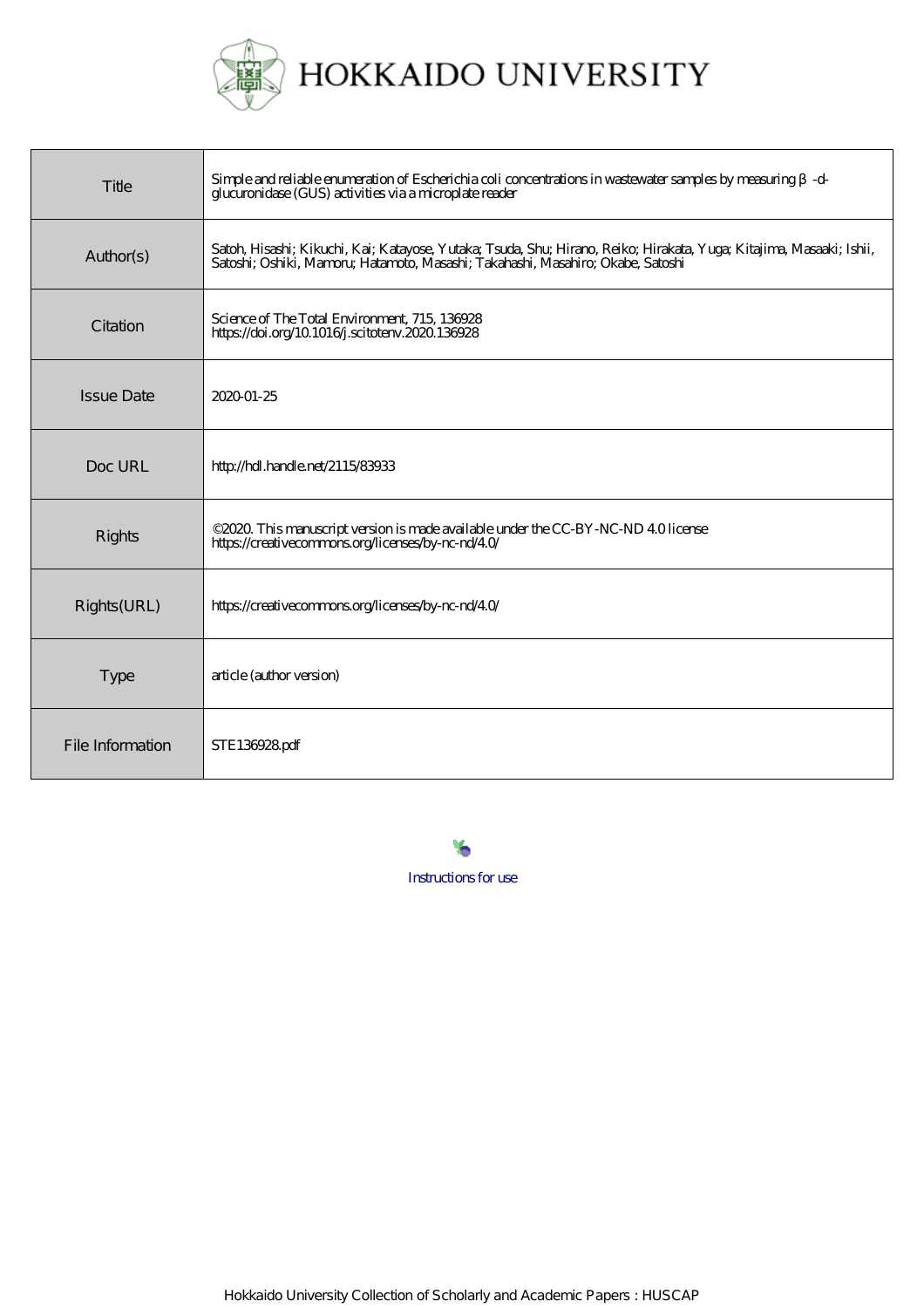| $\mathbf{1}$   | For submission to Science of the Total Environment as a Full Paper                                                                                         |
|----------------|------------------------------------------------------------------------------------------------------------------------------------------------------------|
| $\overline{2}$ |                                                                                                                                                            |
| 3              | Simple and Reliable Enumeration of Escherichia coli Concentrations in                                                                                      |
| 4              | Wastewater Samples by Measuring $\beta$ -D-glucuronidase (GUS) Activities via a                                                                            |
| 5              | Microplate Reader                                                                                                                                          |
| 6              |                                                                                                                                                            |
| 7              | Hisashi Satoh <sup>a, *</sup> , Kai Kikuchi <sup>a</sup> , Yutaka Katayose <sup>a</sup> , Shu Tsuda <sup>a</sup> , Reiko Hirano <sup>b</sup> ,             |
| $8\,$          | Yuga Hirakata <sup>c</sup> , Masaaki Kitajima <sup>a</sup> , Satoshi Ishii <sup>a,d,e</sup> , Mamoru Oshiki <sup>f</sup> , Masashi Hatamoto <sup>c</sup> , |
| 9              | Masahiro Takahashi <sup>a</sup> , Satoshi Okabe <sup>a</sup>                                                                                               |
| 10             | <sup>a</sup> Division of Environmental Engineering, Faculty of Engineering, Hokkaido University, North-                                                    |
| 11             | 13, West-8, Sapporo 060-8628, Japan.                                                                                                                       |
| 12             | <sup>b</sup> Cellspect Co., Ltd., 1-10-82 Kitaiioka, Morioka, Iwate 020-0857, Japan.                                                                       |
| 13             | <sup>c</sup> Department of Civil and Environmental Engineering, Nagaoka University of Technology, 1603-                                                    |
| 14             | 1 Kamitomioka, Nagaoka, Niigata 940-2188, Japan.                                                                                                           |
| 15             | <sup>d</sup> Department of Soil, Water and Climate, University of Minnesota, 439 Borlaug Hall, 1991                                                        |
| 16             | Upper Buford Circle, St. Paul, MN 55108, USA.                                                                                                              |
| 17             | Biotechnology Institute, University of Minnesota, 140 Gortner Laboratory, 1479 Gortner                                                                     |
| 18             | Avenue, St. Paul, MN 55108, USA                                                                                                                            |
| 19             | <sup>f</sup> Department of Civil Engineering, National Institute of Technology, Nagaoka College, 888                                                       |
| 20             | Nishikatakaimachi, Nagaoka, Niigata 940-8532, Japan.                                                                                                       |
| 21             |                                                                                                                                                            |
| 22             | Email addresses:                                                                                                                                           |
|                |                                                                                                                                                            |

23 Hisashi Satoh – qsatoh@eng.hokudai.ac.jp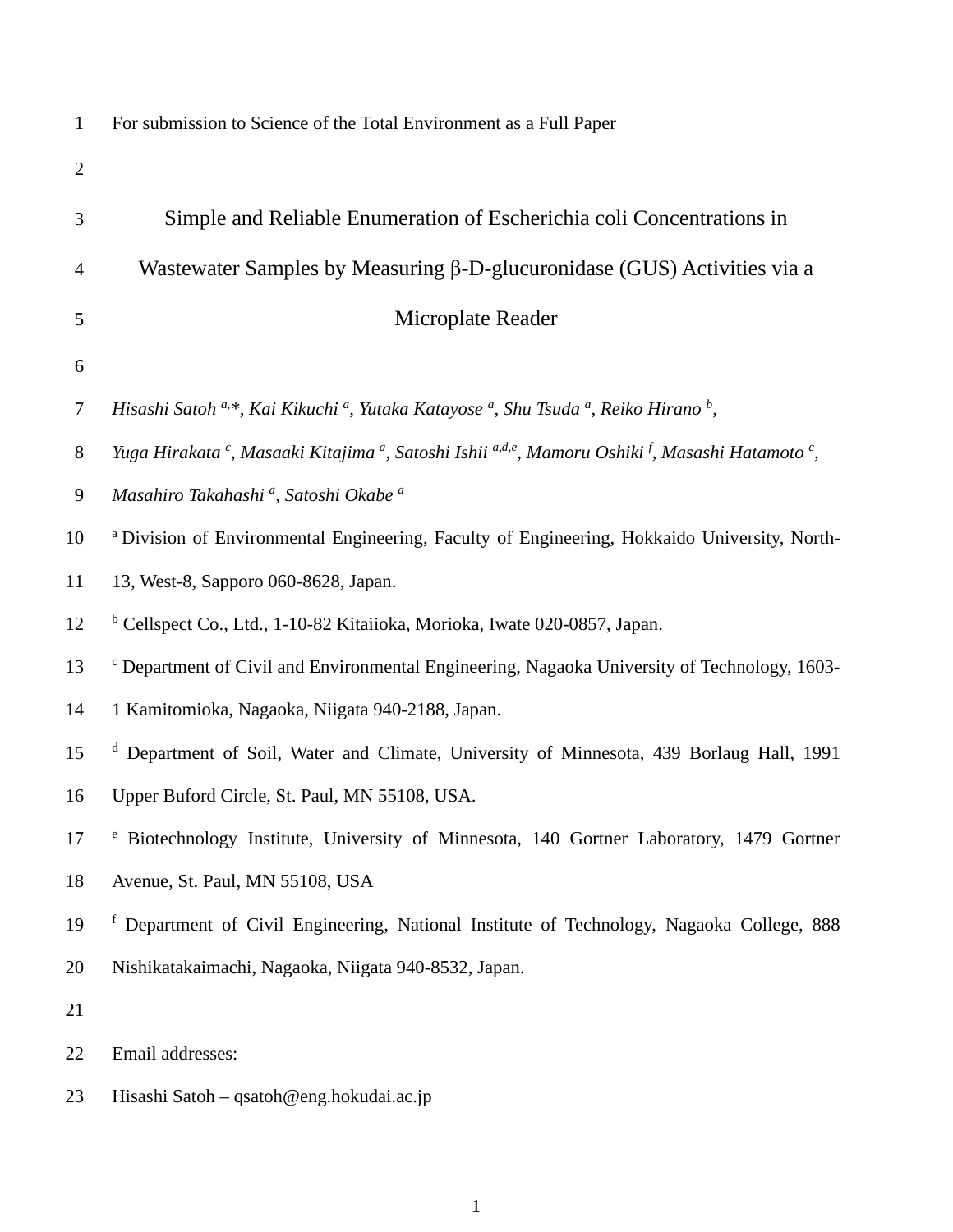- Kai Kikuchi kaikikuchi56@gmail.com
- Yutaka Katayose a.ke.chi.mi.s@gmail.com
- Shu Tsuda shu.tsuda.yv@hitachi.com
- Reiko Hirano hirano0317@gmail.com
- Yuga Hirakata s155002@stn.nagaokaut.ac.jp
- Masaaki Kitajima mkitajima@eng.hokudai.ac.jp
- Satoshi Ishii ishi0040@umn.edu
- Mamoru Oshiki oshiki@nagaoka-ct.ac.jp
- Masashi Hatamoto hatamoto@vos.nagaokaut.ac.jp
- Masahiro Takahashi waterdoc@hokusho-u.ac.jp
- Satoshi Okabe sokabe@eng.hokudai.ac.jp
- 
- \*Corresponding Author
- Division of Environmental Engineering, Faculty of Engineering, Hokkaido University, North-13,
- West-8, Sapporo 060-8628, Japan.
- Tel: +81-(0)11-706-6277; Fax: +81-(0)11-706-6277; Email: qsatoh@eng.hokudai.ac.jp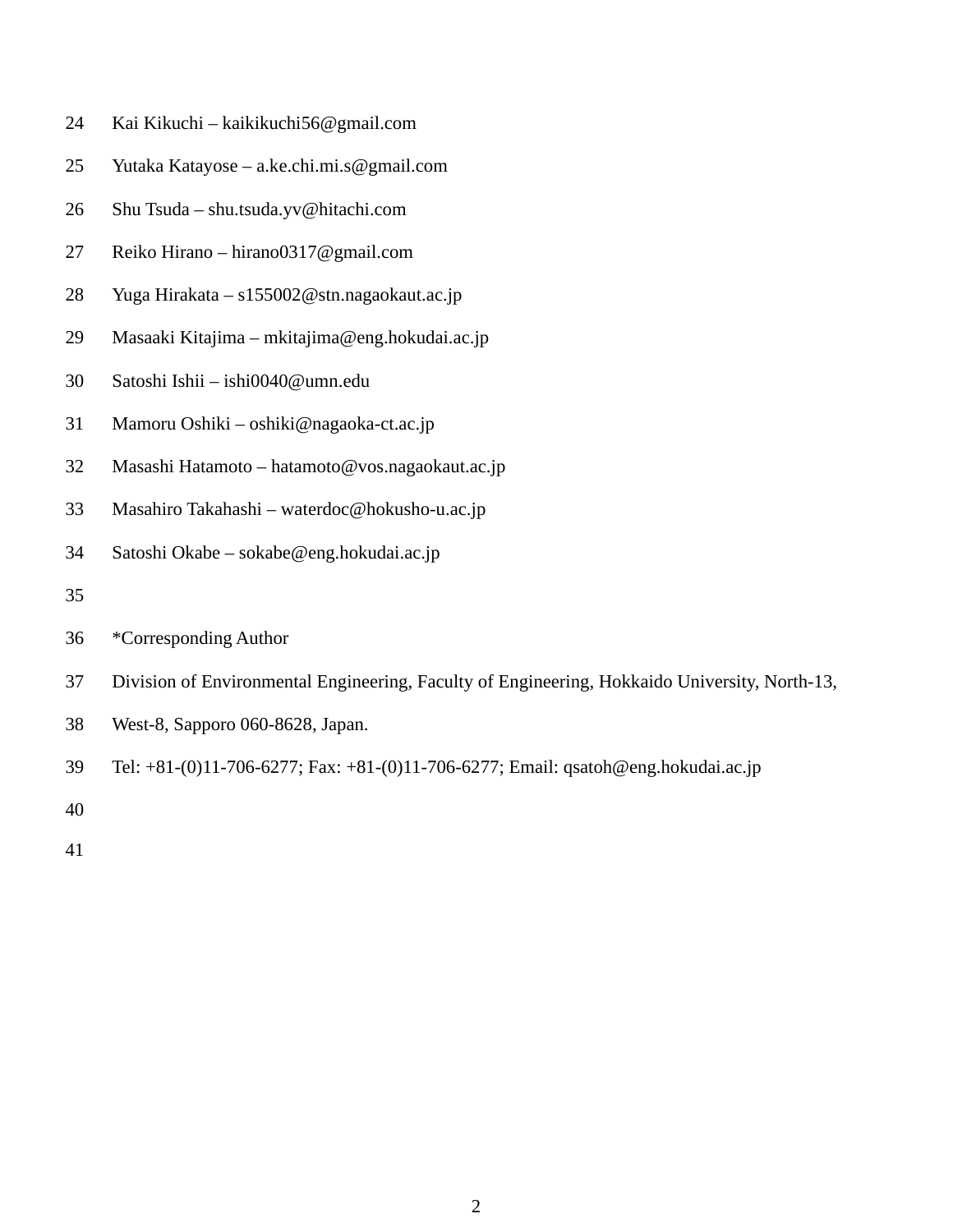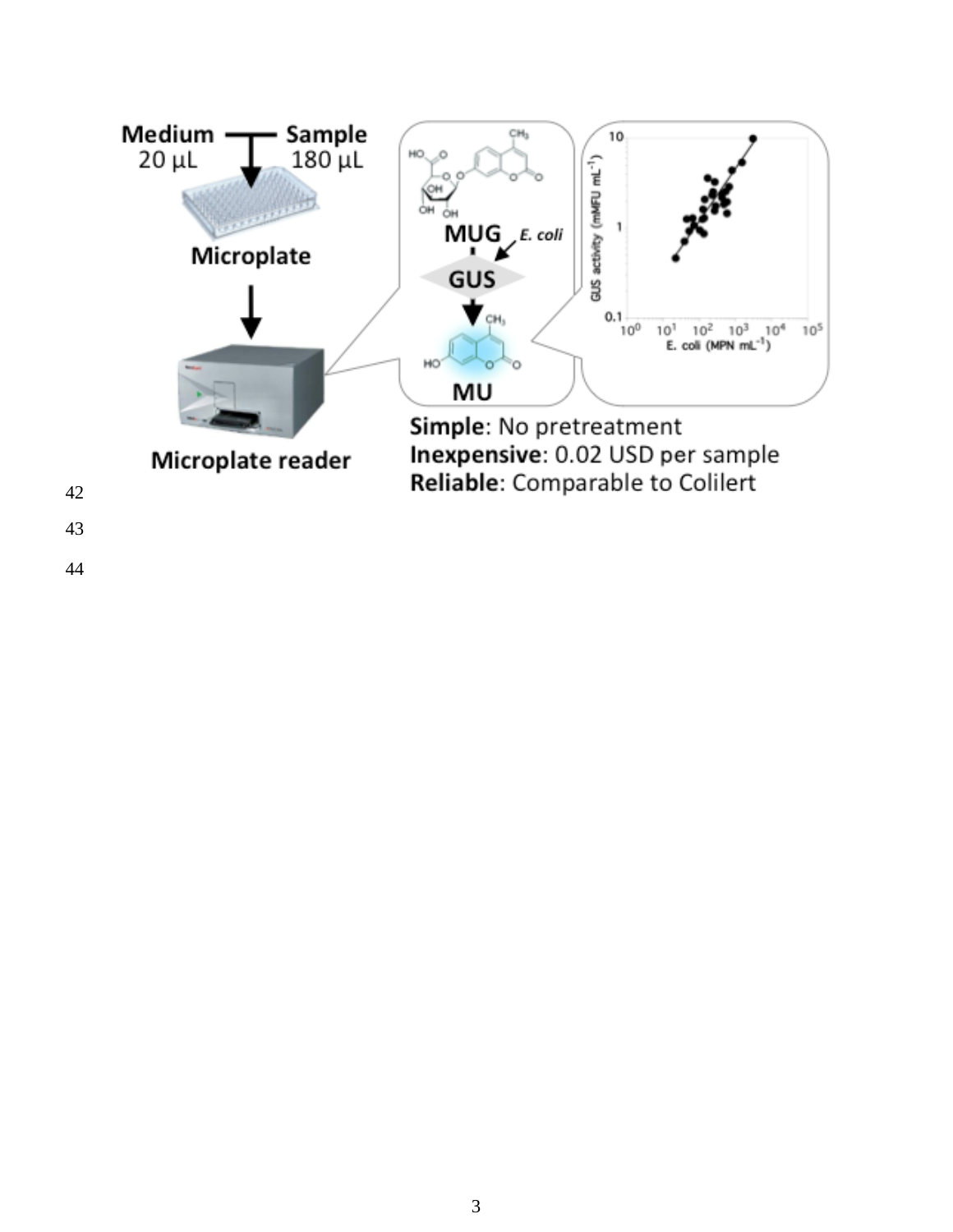# **Highlights**

| 47 |  |  | <i>E. coli</i> enumeration methods require high cost or skilled technique. |  |  |  |  |  |
|----|--|--|----------------------------------------------------------------------------|--|--|--|--|--|
|----|--|--|----------------------------------------------------------------------------|--|--|--|--|--|

- *E. coli* could be enumerated only by measuring intrinsic GUS activity in wastewater.
- No pretreatment was required, and the cost was 0.02 USD per sample.
- *E. coli* could be monitored over ten months and at different treatment stages.
- 51 The wastewater matrix did not inhibit the measurement.
-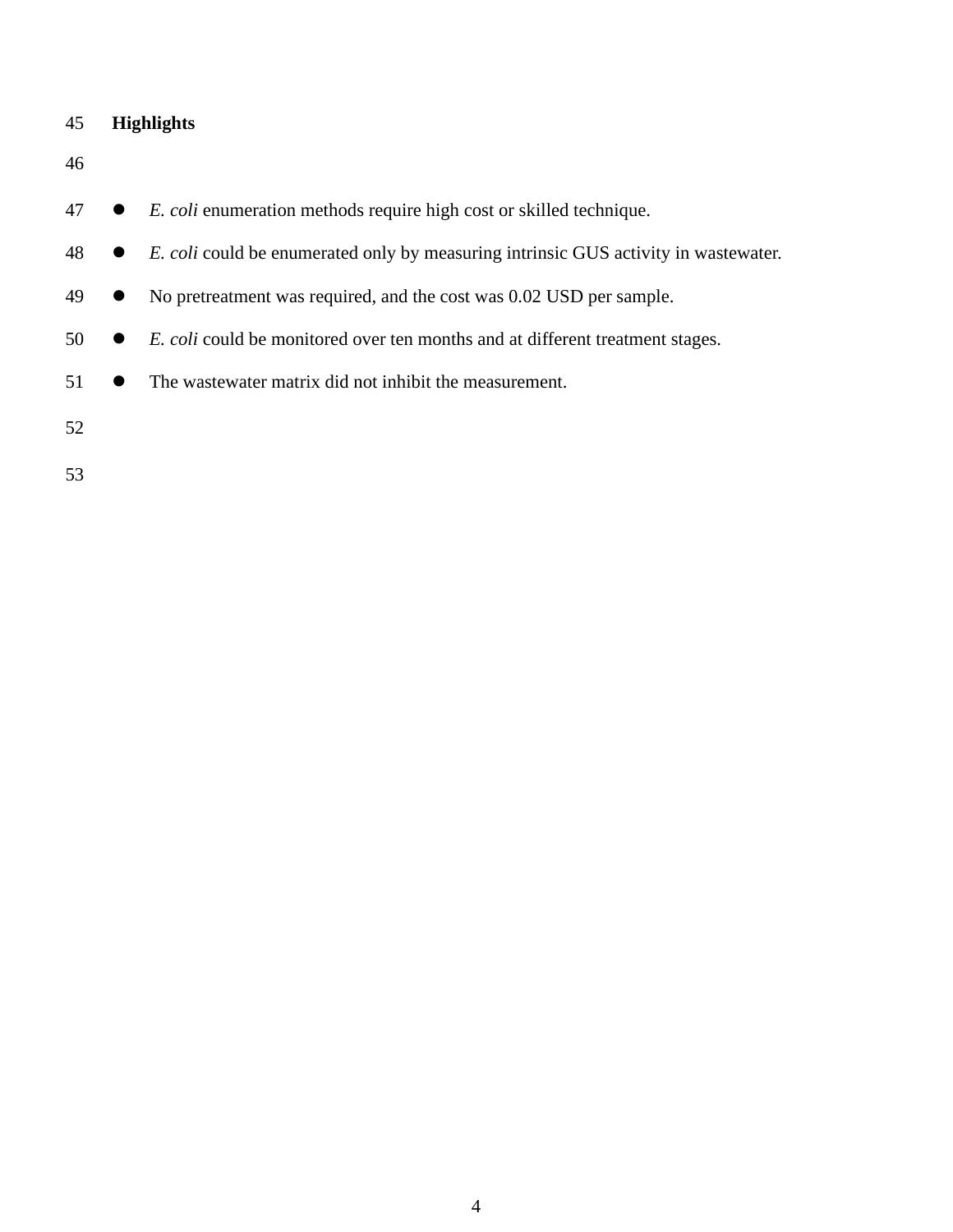#### **ABSTRACT**

 Monitoring of *Escherichia coli* concentrations at wastewater treatment plants (WWTPs) is important to ensure process performance and protect public health. However, conventional *E. coli* enumeration methods are complicated and time- and labor-consuming. Here, we report a novel simple and reliable method based on β-D-glucuronidase (GUS) activity assay to enumerate *E. coli* concentrations in wastewater (WW) samples. An aliquot (20 µL) of the medium with fluorogenic enzyme substrate for *E. coli* and 180 µL of a WW sample were added to one well of a 96-well microplate. The microplate was placed in a microplate reader at 37°C. To this end, the fluorescence intensity of a fluorogenic enzyme substrate for *E. coli* was measured every 10 min over 3 h to determine GUS activity. The linear increase in the fluorescence intensity representing the GUS activities showed a positive correlation with *E. coli* concentrations in wastewater samples. However, the correlation equations were specific to WWTPs, which could be due to the difference in the *E. coli* population structures among WWTPs. We observed that the wastewater matrix is not a limitation to measure the GUS activity, and a WWTP-specific correlation equation can be used as a calibration curve to estimate the *E. coli* concentrations in the samples collected from that site. A comparison of the results with those of culture-dependent Colilert method proved that the current method is simple and useful for the enumeration of *E. coli* concentrations in wastewater samples reliably.

#### **Keywords**

 Simple enumeration method; Fluorogenic enzyme substrate; *Escherichia coli*; Sewage wastewater; A microplate reader.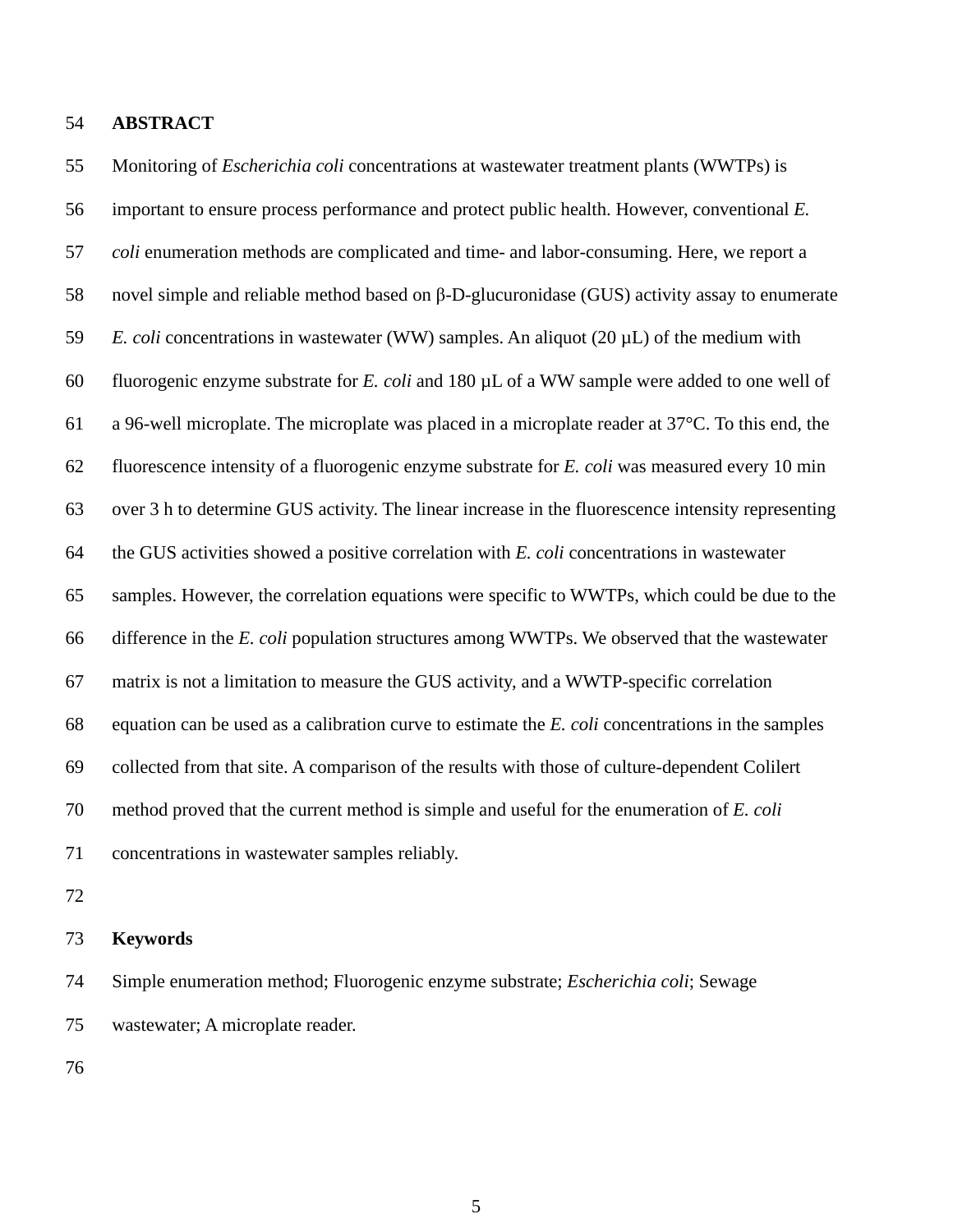**1. Introduction**

 Contamination of surface water by pathogenic microorganisms can cause water-related diseases. Municipal wastewater has been identified as one of the major sources of pathogenic microorganisms in urban areas (Baker et al., 2015; Perkins et al., 2016; Shrestha et al., 2016), thereby necessitating wastewater treatment plants (WWTPs) to monitor the pathogens before releasing the treated wastewater to the aquatic environment. However, direct pathogen monitoring is expensive and involves a complex process. Therefore, detection of fecal indicator bacteria, such as *Escherichia coli*, is the common route that is undertaken for this purpose (Rice et al., 2017; Poopipattana et al., 2018; Wéry et al., 2008). The current *E. coli* enumeration methods include multiple tube fermentation, membrane filtration, plate count methods (Rice et al., 2017), and quantitative PCR (qPCR) (Chern et al., 2009). However, these methods require time for *E. coli* to grow (e.g., >18h), the cost for a large volume of culture media, or skilled technicians to perform microbiology and molecular biology techniques (e.g., PCR), thus, hampering effective and timely decision-making toward proper monitoring of WWTPs and water quality. To overcome these problems, alternative and simple methods have been developed based on the detection of β-D-glucuronidase (GUS), which is generally produced by most *E. coli* strains. The GUS activity is usually detected using fluorogenic substrates, such as methylumbelliferone (MU), which is liberated by the hydrolysis of 4-methylumbelliferyl-β-D- glucuronide (MUG) through GUS activity. Many of the previously developed methods have been applied to measure *E. coli* in natural freshwater (George et al., 2000; Heery et al., 2016; Wildeboer et al., 2010) and drinking water (Hesari et al., 2016). The detection limit and response

99 time of those methods can be <10 cells  $mL^{-1}$  and <2 h, respectively. However all of these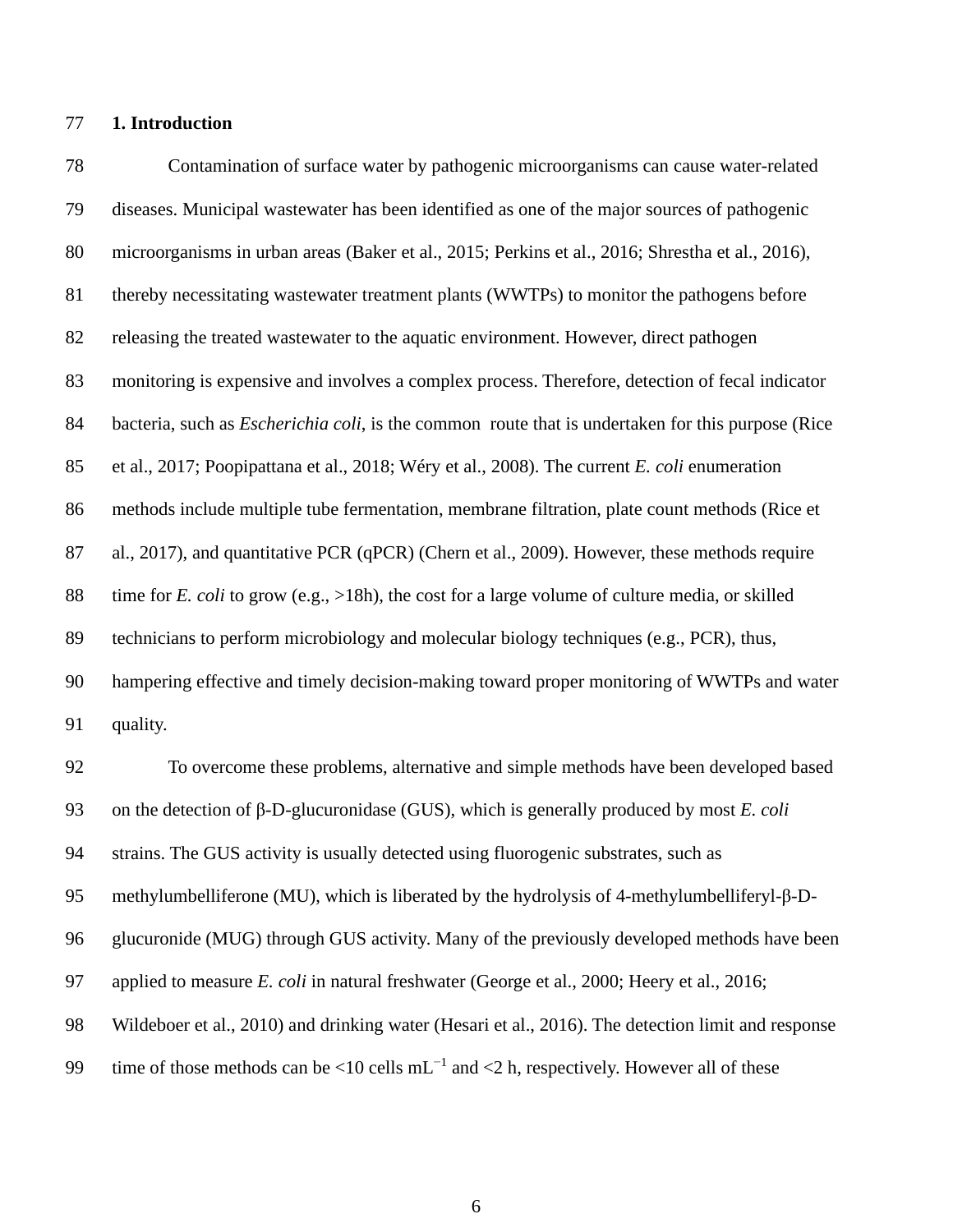methods required pre-treatments, such as removal of contaminants, concentration, fluorescence enhancer (e.g., NaOH) and/or lysis of *E. coli* cells. Recently, Burnet et al. (2019) developed an automated online fluorescence-based technology to measure GUS activity for rapid near-real- time monitoring of *E. coli* in river water that did not require any pretreatment (Burnet et al., 2019). However, these methods have only been used for river water or drinking water, which are relatively clean compared with wastewater. Wastewater contains complex matrix, which could interfere with GUS activity. In addition, production and degradation of GUS in wastewater samples could strongly affect the accuracy of these methods.

 The objective of this study was to develop a simple and reliable method to measure *E. coli* concentrations in wastewater samples via GUS activity measurement. Here, we designed a protocol that does not require any sample pretreatment. We analyzed the correlation between GUS activity and *E. coli* abundance and examined the potential inhibitory effect of the wastewater matrix on GUS activity. The correlation equation was then used to estimate the *E. coli* concentrations in various wastewater samples. To examine the reliability of our method, resulting *E. coli* concentrations were compared with those measured using the conventional culture-dependent Colilert method. The results presented here show that our simple method may prove useful to enumerate *E. coli* concentrations in wastewater samples reliably.

#### **2. Materials and Methods**

*2.1. Wastewater samples*

 Wastewater samples (WWs) were collected at three municipal wastewater treatment plants (WWTPs). WW characteristics and operating conditions of the WWTPs are described in Table S1. For WWTP-A, WWs were collected at the outlet of a primary clarifier (PC), a secondary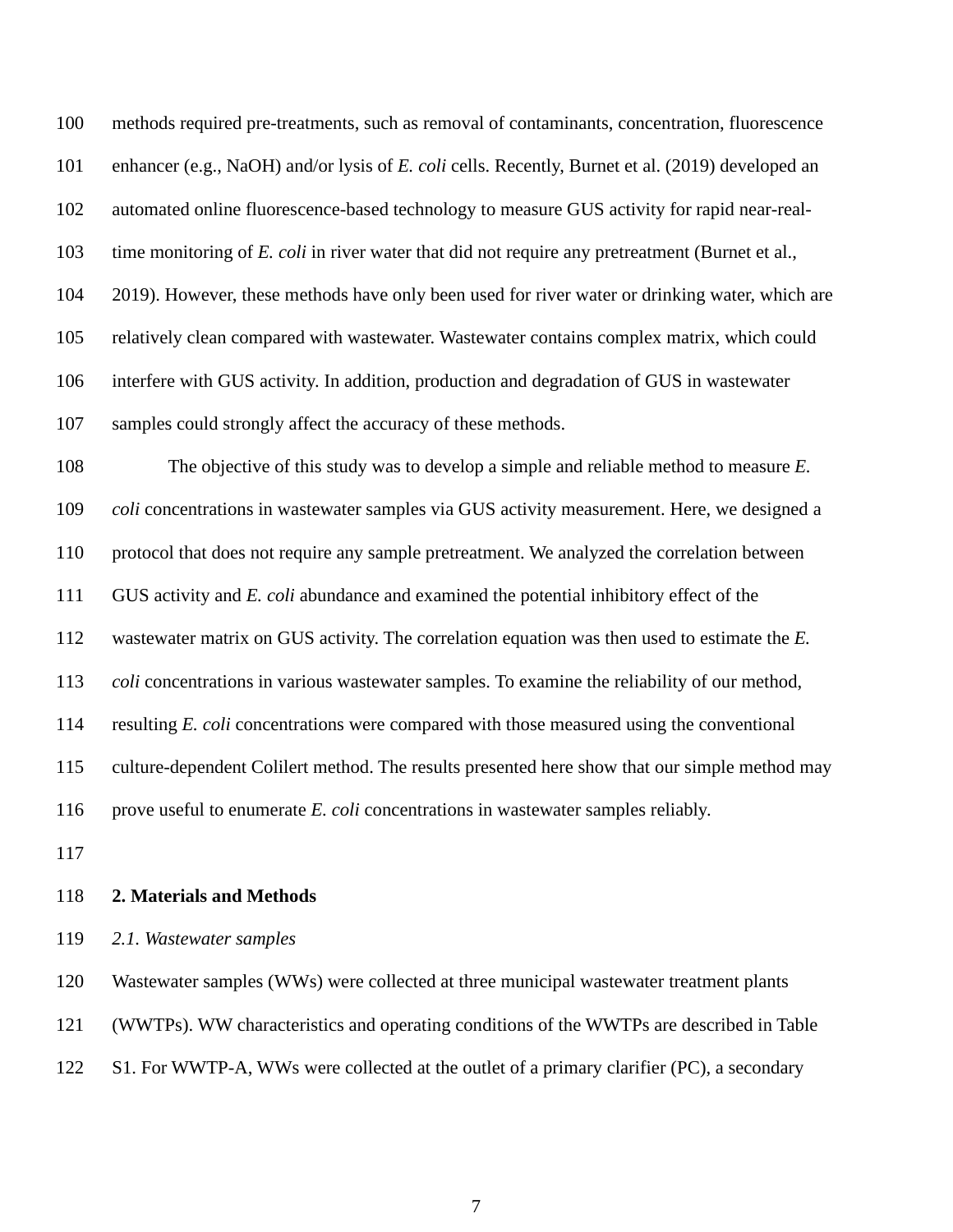clarifier without chlorination (SC), a sand filtration process (SF), and a chlorination process (Chl); while WWs were collected only at an SC in WWTP-B and WWTP-C. The WWs were collected in sterile one-liter polypropylene containers and processed within 30 min after collection.

# *2.2. Quantification of* E. coli *by Colilert method*

The conventional method for the enumeration of *E. coli* was conducted using Colilert and

Quanti-Tray/2000 (IDEXX Laboratories) according to the manufacturer's instructions. The WWs

were taken and diluted with sterile physiological NaCl solution (0.9% NaCl) in 100-mL sterile

bottles. Each analysis was carried out in duplicate for each ten-fold serial dilution tested. The

coefficient of variation (CV, expressed in %) was calculated by dividing the standard deviation

by the average and multiplying by 100.

# *2.3. Microplate*β*-D-glucuronidase (GUS) assay*

 A simple microplate assay was developed to measure the GUS activity of *E. coli*. The medium for incubation of *E. coli* was prepared by adding 50 mg of peptone (CAS. No. 73049-73-7), 50 mg of NaCl (CAS. No. 7647-14-5), 10 mg of CH3COCOONa (CAS. No. 113-24-6), 10 mg of 140 KH<sub>2</sub>PO<sub>4</sub> (CAS. No. 7778-77-0), 40 mg of K<sub>2</sub>HPO<sub>4</sub> (CAS. No. 7758-11-4), and 10 mg of KNO<sub>3</sub> (CAS. No. 7757-79-1), 1.0 mg of CH3(CH2)11OSO3Na (sodium dodecyl sulfate, SDS, CAS. No. 151-21-3), 1.0 mg of C9H18O5S (isopropyl β-D-1-thiogalactopyranoside, IPTG, CAS. No. 367- 93-1), and 1.0 mg of 4-methylumbelliferyl-β-D-glucuronide (MUG, CAS. No. 6160-80-1) to 1 mL of Milli-Q water (Merck Millipore). SDS was added as a selection agent for gram-negative bacteria, while IPTG was added to induce expression of GUS of *E. coli*. The medium was based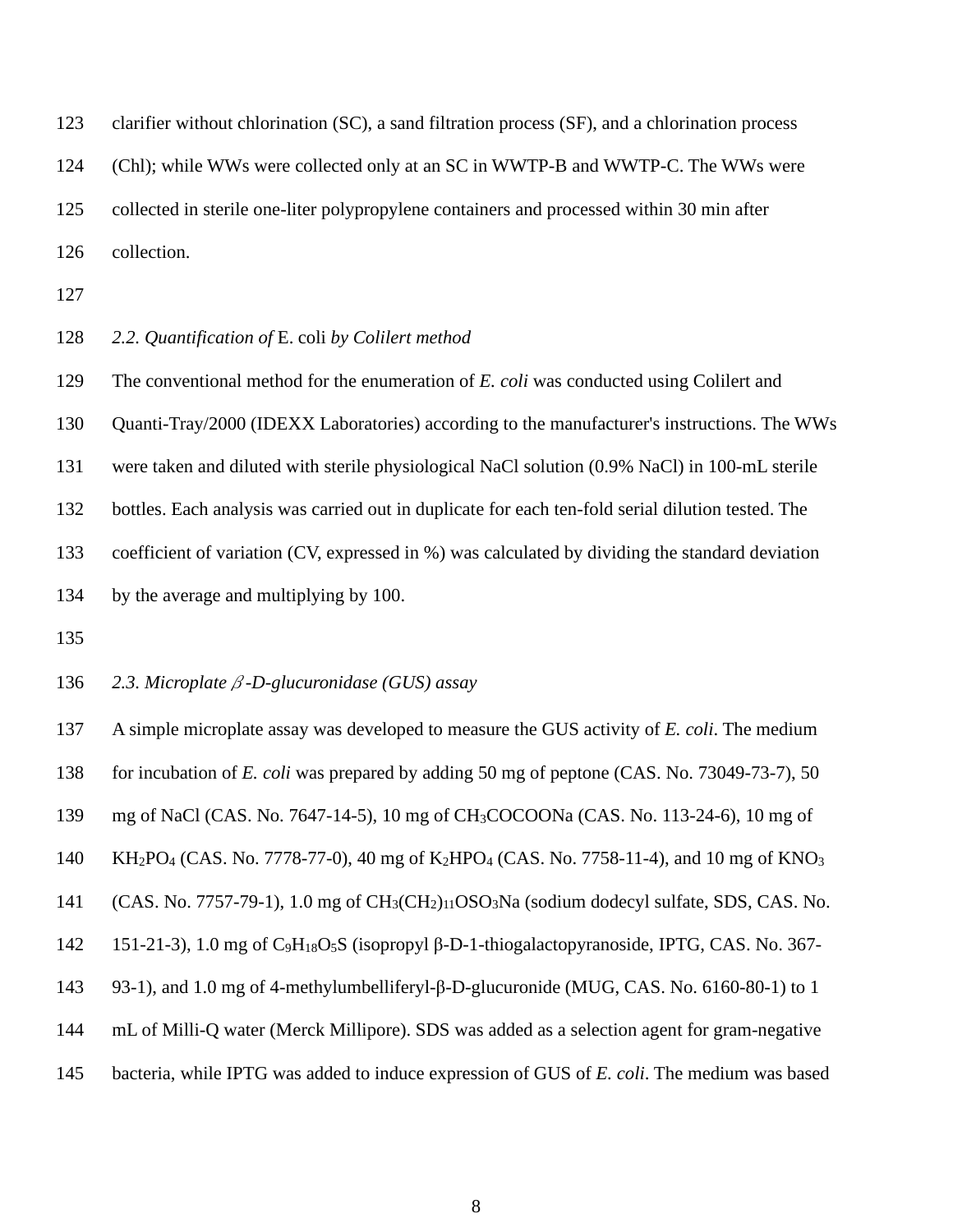| 146 | on a medium of EC Blue (Nissui Pharmaceutical, Tokyo, Japan) for the growth of E. coli.                      |
|-----|--------------------------------------------------------------------------------------------------------------|
| 147 | Chemicals and reagents, if not specified otherwise, were obtained from Sigma-Aldrich. All the                |
| 148 | chemicals used were analytical grade. Ultrasonic treatment was applied to dissolve the substrates            |
| 149 | in the medium. An aliquot $(20 \mu L)$ of the medium was added to one well of a 96-well microplate           |
| 150 | (TPP Techno Plastic Products AG, 92696). Subsequently, 180 µL of WWs or Milli-Q water as a                   |
| 151 | blank control were added and thoroughly mixed with the medium by pipetting. Ten wells were                   |
| 152 | used for each sample. The microplate was placed in a microplate reader (Tecan Trading AG,                    |
| 153 | Tecan Infinite F200Pro) equipped with a 360 nm excitation filter and 460 nm fluorescence filter              |
| 154 | and set at 37°C. Then, fluorescence intensity was measured every 10 min over 10 h.                           |
| 155 | The temporal change of the fluorescence intensity during the incubation period was fitted                    |
| 156 | by linear regression, and its slope was defined as the "rate of increase in fluorescence intensity."         |
| 157 | Since the fluorescence intensity increases when MUG is broken down by GUS, the rate should                   |
| 158 | reflect the substrate utilization rate, and therefore, the enzyme activity. The obtained substrate           |
| 159 | utilization rate was converted to the enzyme activity of GUS and expressed in Modified Fishman               |
| 160 | Units per one mL ( $MFU$ mL <sup>-1</sup> ), following the standard Sigma Quality Control Test Procedure     |
| 161 | (Sigma Aldrich, 1998). One MFU of GUS activity from E. coli liberates 1.0 µg of                              |
| 162 | phenolphthalein from phenolphthalein $\beta$ -D-glucuronide (P0501, Sigma-Aldrich) per hour at pH            |
| 163 | 6.8 at 37 <sup>o</sup> C. For calibration, the commercial enzyme standard (G7396-25KU, type IX-A $\beta$ -D- |
| 164 | glucuronidase from E. coli, Sigma-Aldrich) activities were used in triplicates.                              |
| 165 | The relationship between incubation time, GUS activity, and E. coli abundance was                            |
| 166 | investigated through the following experiment. Aliquots (1800 µL) of WWs were mixed with                     |
| 167 | 200 μL of the medium in a deep-well 96 microplate (10 wells per sample) and incubated for 10 h               |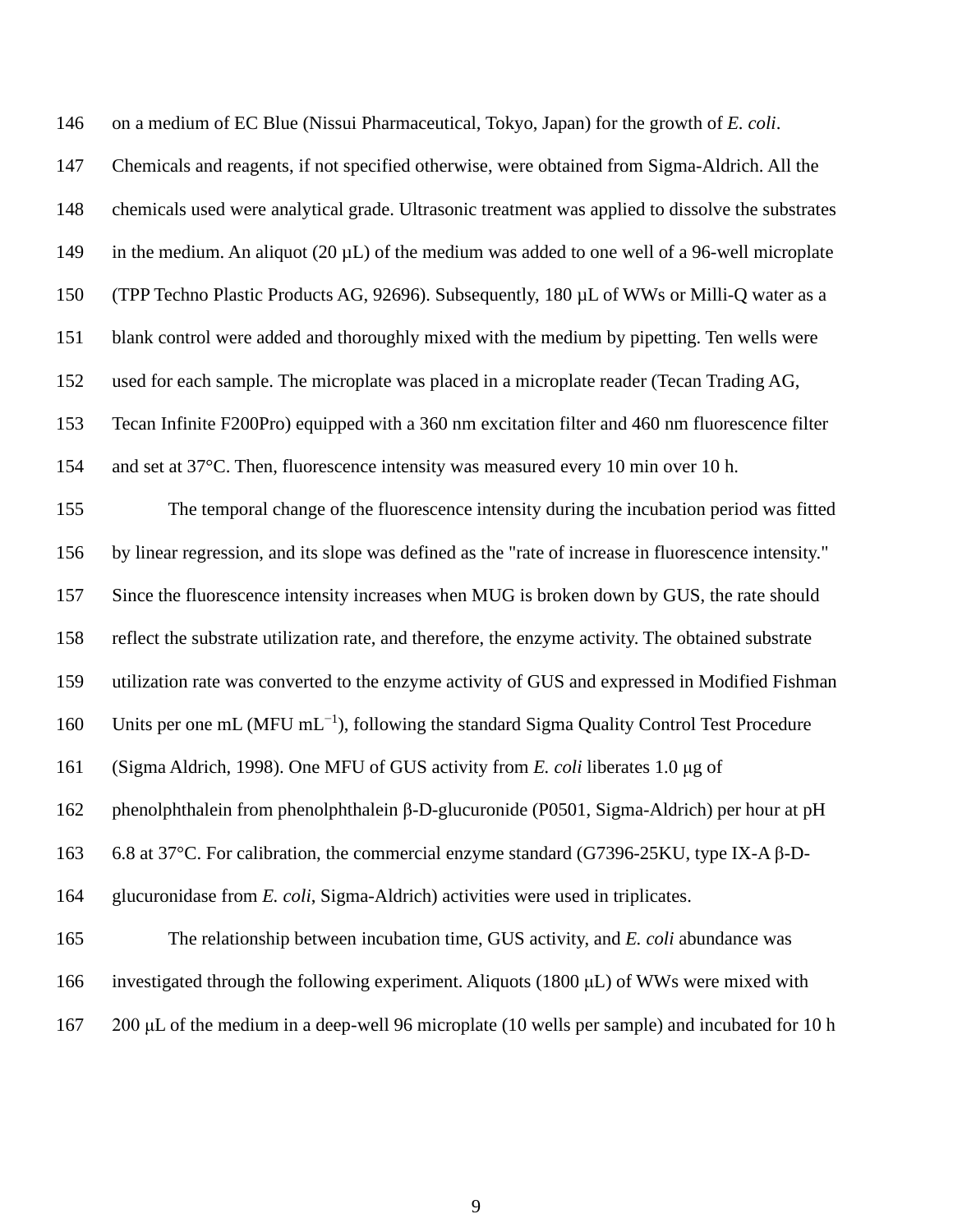168 at  $37^{\circ}$ C. Aliquots (200 µL) of the mixture were taken from each well every hour for DNA extraction.

*2.4. DNA extraction*

To quantify *E. coli* by qPCR, DNA was extracted from one set of the 200-μL WW-medium

mixtures collected from the microplate described above, by using a PowerSoil DNA Isolation Kit

(MO BIO Laboratories, Inc., Carlsbad, CA USA) according to the manufacturer's instructions.

DNA was also directly extracted from the WW samples collected from SC in WWTP-A, -B, and

-C once a week for three consecutive weeks (a total of nine WW samples) to analyze the

diversity of *E. coli* by *uidA* amplicon sequencing. One liter of the WWs was filtrated in triplicate

through a 0.2-µm-pore mixed-cellulose-ester membrane filter (47-mm dia) (A020A047A,

Advantec), which was sterilized before use. The membranes were cut by half using a clean

surgical scalpel. One half of the membrane was placed in a bead-beating tube supplied with a

PowerSoil DNA Isolation Kit, and DNA was extracted according to the manufacturer's

instructions. DNA samples were stored at -20°C until further use.

*2.5. qPCR targeting* uidA

qPCR was done to quantify *uidA* gene copies by using a TaqMan assay (Frahm and Obst, 2003).

186 The reaction mixture (20  $\mu$ L) contained 10  $\mu$ L of 2× Premix Ex Taq reagent (Takara Bio Inc.,

Kusatsu, Shiga, Japan), 20 pmol each of forward primer, 784F (5'-GTG TGA TAT CTA CCC

GCT TCG C-3') and reverse primer, 866R (5'-AGA ACG GTT TGT GGT TAA TCA GGA-3'),

0.8 pmol of TaqMan probe, EC807 (FAM-TCG GCA TCC GGT CAG TGG CAG T- BHQ1), 0.4

μL of ROX Reference Dye, and 1.0 μL of template. The oligonucleotides were synthesized by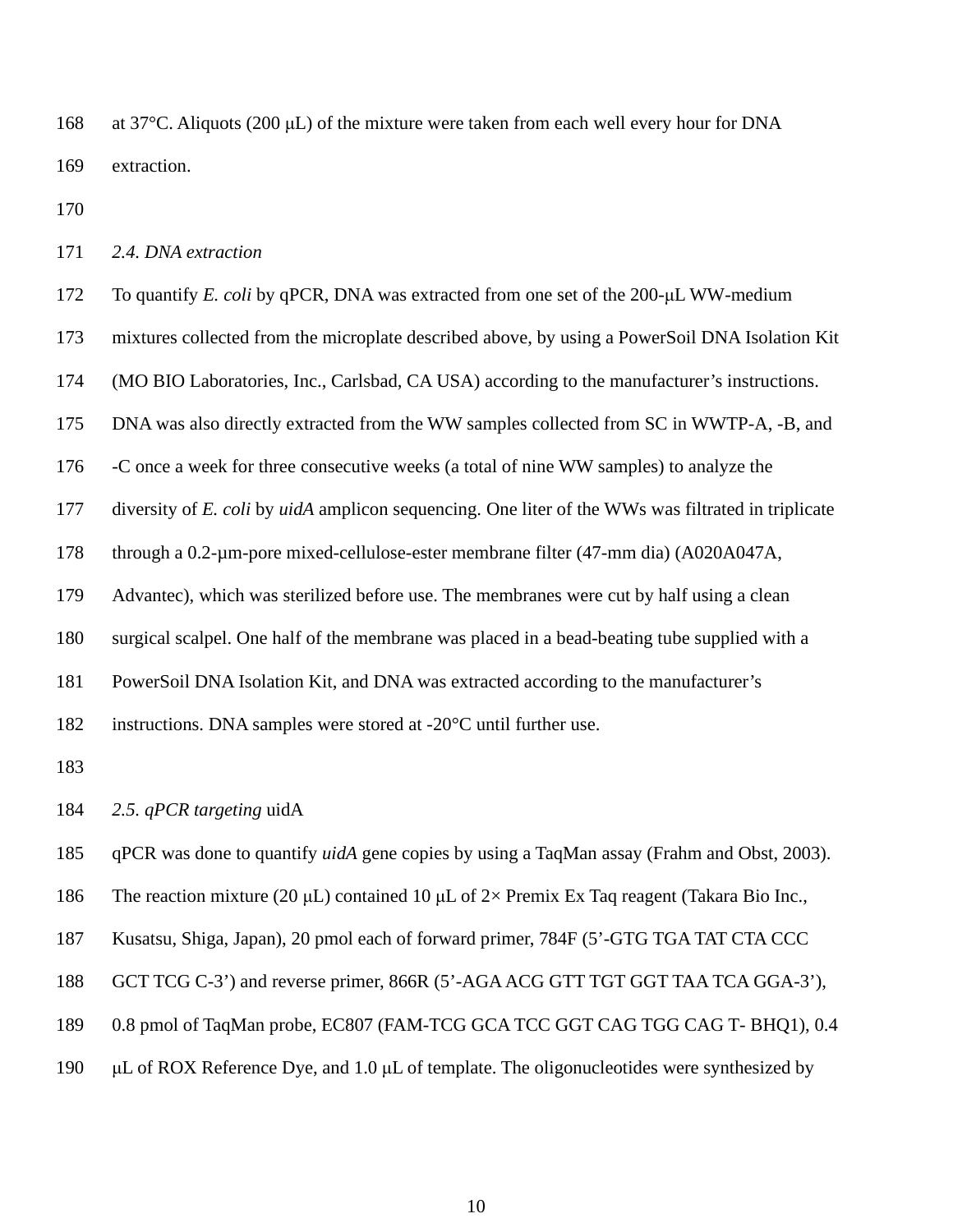Eurofins genomics K.K. (Tokyo, Japan). For no-template controls, sterile Milli-Q water was used instead of a template. The qPCR was carried out in triplicate by using an ABI Prism 7500 sequence detection system (Applied Biosystems, Warrington, United Kingdom) under the 194 following conditions: initial denaturation at 95°C for 10 min, followed by 40 cycles of 95°C for 195 10 s and 60°C for 30 s. ROX was used as a passive reference dye. Amplification data were collected and analyzed with Sequence Detection software version 2.0.4 (Applied Biosystems, Warrington, United Kingdom). For standard DNA, the nucleotide sequence corresponding to the qPCR-amplified region

 of *uidA* was artificially synthesized and inserted into the pTAKN-2 vector by Eurofins Genomics K.K. (Tokyo, Japan). The plasmid DNA was purified, and the concentration of the purified plasmid DNA was determined fluorometrically using Quant-iT PicoGreen dsDNA Assay Kit (Thermo Fisher Scientific, Waltham, MA USA), and serially diluted from 10 to  $10^6$  copies  $\mu L^{-1}$ 203 for the preparation of standard curves for qPCR assay.

*2.6.* E. coli uidA *amplicon sequencing analysis*

Structure and diversity of *E. coli* populations in the WWTP-A, -B and -C was analyzed and

compared by using *uidA* amplicon sequencing analysis. DNA samples (n=27) extracted as

described above, were used. Amplification of *uidA* was done using primers 298F (5'-

tcgtcggcagcgtcagatgtgtataagagacagAATAATCAGGAAGTGATGGAGCA-3') and 884R (5'-

gtctcgtgggctcggagatgtgtataagagacagCGACCAAAGCCAGTAAAGTAGAA-3'), which has been

used to examine diversity of *E. coli* strains (Ram et al., 2007). Bases shown in lower cases

indicate the Illumina adaptor sequences, while those shown in upper cases indicate *uidA*-specific

primer sequences. The size of the PCR amplicons excluding the Illumina adaptor sequences was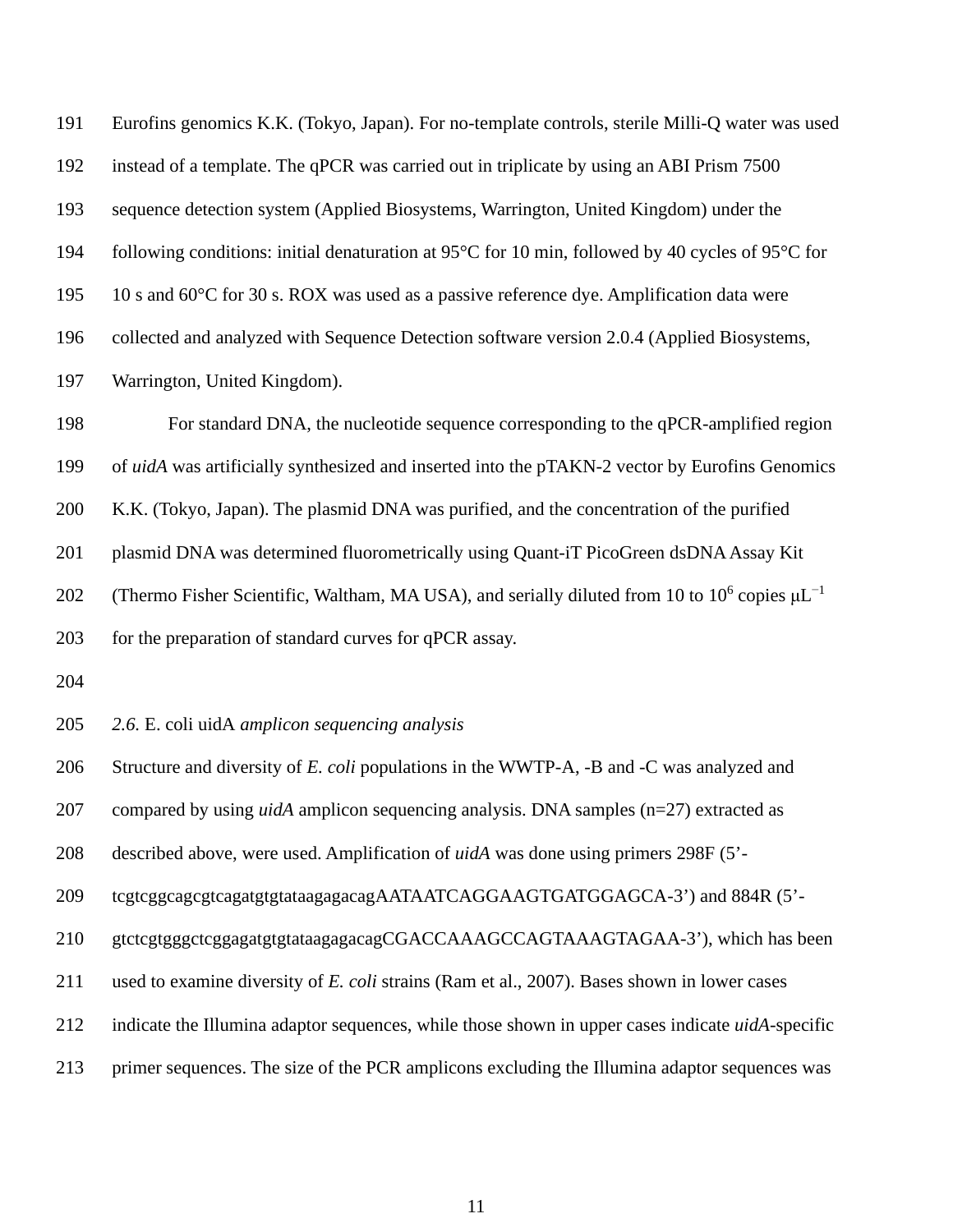| 214 | 587 bp. The oligonucleotides were synthesized by Eurofins genomics K.K. (Tokyo, Japan). The                                      |
|-----|----------------------------------------------------------------------------------------------------------------------------------|
| 215 | PCR mixture (30 µL) contained $1 \times$ PCR buffer (Takara Bio Inc., Kusatsu, Shiga, Japan), 0.5 µM                             |
| 216 | each primer, 0.2 mM dNTPs, 0.75 U of Ex Taq DNA polymerase (Takara Bio Inc., Kusatsu,                                            |
| 217 | Shiga, Japan), and 5 ng DNA template. The PCR thermal conditions were as follows: 35 cycles                                      |
| 218 | of 98 $\degree$ C for 10 s, 55 $\degree$ C for 30 s, and 72 $\degree$ C for 60 s, followed by 72 $\degree$ C for 10 min. The PCR |
| 219 | products were purified using the FastGene Gel/PCR Extraction Kit (Nippon Genetics Co, Ltd.,                                      |
| 220 | Tokyo, Japan), and tagged with sample-specific index sequences at their 5'-end by PCR by using                                   |
| 221 | Nextera XT Index Kit v2 Set A (Illumina, San Diego, CA USA). The PCR mixture (20 µL)                                             |
| 222 | contained 1× KAPA HiFi HS ReadyMix (Nippon Genetics Co, Ltd., Tokyo, Japan), 1 µL each of                                        |
| 223 | forward and reverse index primers, 2 µL of the purified PCR products, and 6 µL of nuclease-free                                  |
| 224 | water. The PCR was done under the following cycling conditions: 95°C for 3 min; 10 cycles of                                     |
| 225 | 95°C for 30 s, 55°C for 30 s, and 72°C for 1 min; and 72°C for 5 min. After agarose gel                                          |
| 226 | electrophoresis, amplicons of $600-1,000$ bp were excised from the gel and purified using the                                    |
| 227 | MagExtractor-PCR and Gel Clean-up Kit (Toyobo Co, Ltd., Osaka, Japan). Index-tagged                                              |
| 228 | amplicons were pooled and analyzed using a MiSeq paired-end sequencing reaction with the v3                                      |
| 229 | reagent kit (300 cycles) (Illumina, San Diego, CA USA).                                                                          |

*2.7. Bioinformatic analysis*

 The *uidA* sequence reads were analyzed using the MacQIIME 1.9.1 (Caporaso et al., 2010) and USEARCH 9.2 (Edgar et al., 2011) software packages. The generated *uidA* sequence reads were processed for removing adapter sequences using Cutadapt (Martin, 2013). The forward and reverse reads from the MiSeq paired-end sequencing were not assembled because the PCR amplicon size too large (>600 bp). Only forward sequence reads were used in the following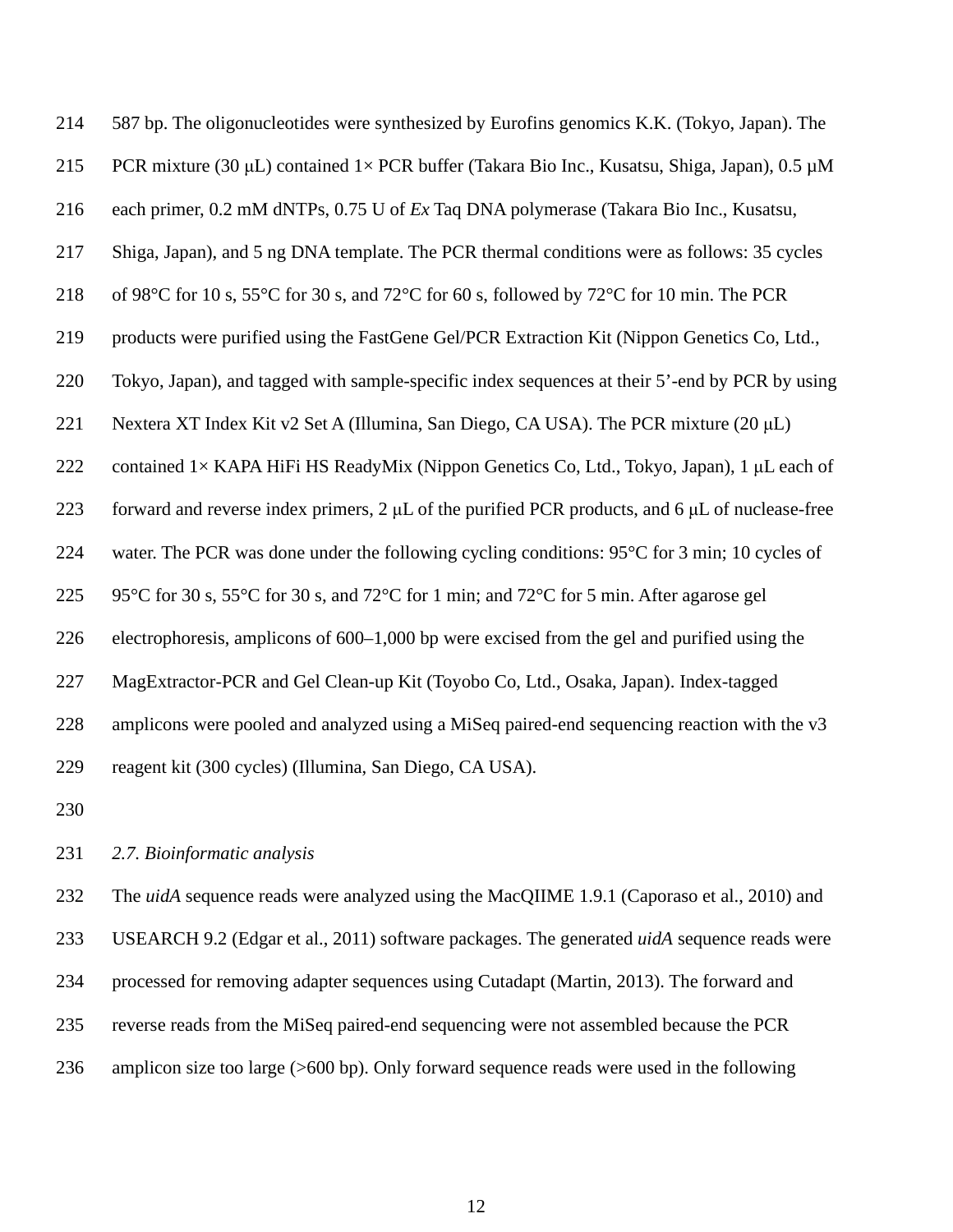bioinformatics analyses because the number of high-quality sequences was greater in the forward reads (2,235,556 reads) than the reverse reads (873,717 reads). The sequence reads were demultiplexed and further filtered through the split\_library\_fastq.py script of QIIME with a minimum quality score parameter of 20 and a minimum sequence length of 75 bp. Chimeric 241 sequences were detected and removed by script identify chimeric seqs.py and filter fasta.py (Edgar et al., 2011). The quality-filtered reads were clustered into operational taxonomic units (OTUs) at 99.5% sequence identity by the USEARCH program. We selected the 99.5% identity of the *uidA* sequence as a threshold required for the OTU clustering to investigate community dissimilarity of *E. coli* species with high resolution. The sequence reads representing each OTU were subjected to a BLASTn search against the known 365 nucleotide sequences of *E. coli uidA*, and the reads with less than 50% of sequence identity were removed as non-*uidA* sequences. Alpha diversity (number of observed OTUs, Shannon index, Simpson index, Chao1, and Good's coverage) and beta diversity (principal coordinate analysis [PCoA] (Forsberg et al., 2014) based on Bray–Curtis dissimilarities) were analyzed using the MacQIIME. Alpha diversity indices were calculated at a sampling depth of 10,000 reads. The significance of community dissimilarity was tested by an analysis of similarity statistics (ANOSIM) using the vegan package of R version 3.4.3.

## *2.8. Nucleotide sequence accession numbers*

 Nucleotide sequence data obtained in the present study were deposited in the DDBJ/EMBL/ GenBank databases under the accession number DRA008169.

#### **3. Results and Discussion**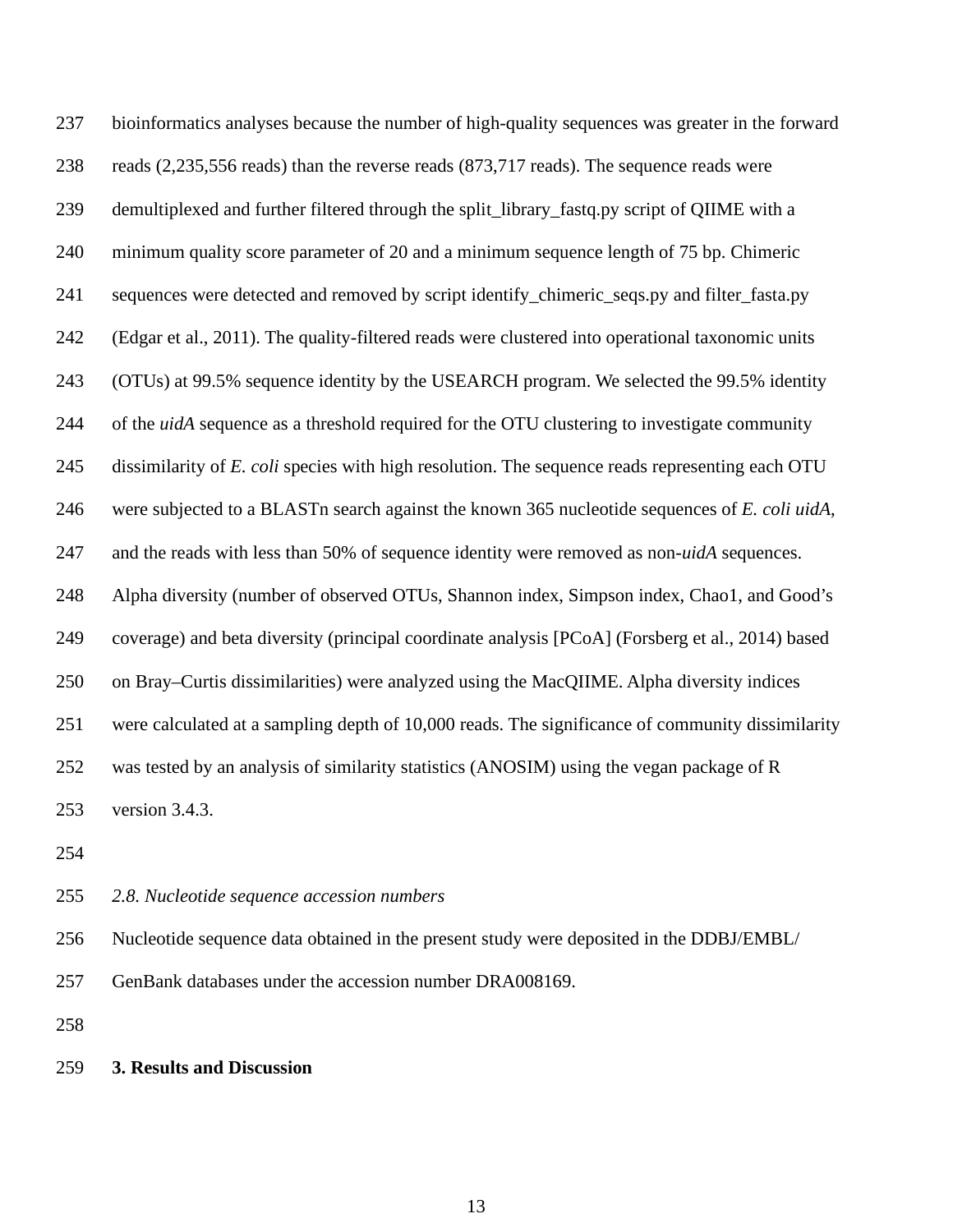#### *3.1. Effect of incubation on GUS activity*

 GUS activity measurement has been applied to enumerate *E. coli* in drinking and surface water samples without incubation to grow *E. coli* (Briciu-Burghina et al., 2017; Burnet et al., 2019; George et al., 2000; Gunda et al., 2016; Heery et al., 2016; Hesari et al., 2016; Wildeboer et al., 2010); however, it has not been applied to the analysis of wastewater. Because WWs could contain potential GUS inhibitors, incubation of samples may be necessary to increase *E. coli* GUS to reliably measure GUS activity. Therefore, we first analyzed the effect of incubation on GUS activity and how incubation influenced the quantitative performance of our GUS assay. The fluorescence intensity of MU gradually increased until 5.5-h of incubation of the medium-WW mixture, and thereafter, exponentially increased (Fig. 1). The abundance of *E. coli*, 270 as expressed as *uidA* copies  $\mu L^{-1}$ , exponentially increased after 4 h of incubation, while it was 271 below the detection level (65 copies  $\mu L^{-1}$ ) until 4 h. The increase in the GUS activity after 5.5 h of the incubation was likely associated with the increased number of *E. coli*. The time-course changes in the *uidA* copy numbers and fluorescence intensity of MU were reproducible (Supporting Information (SI) Fig. S1).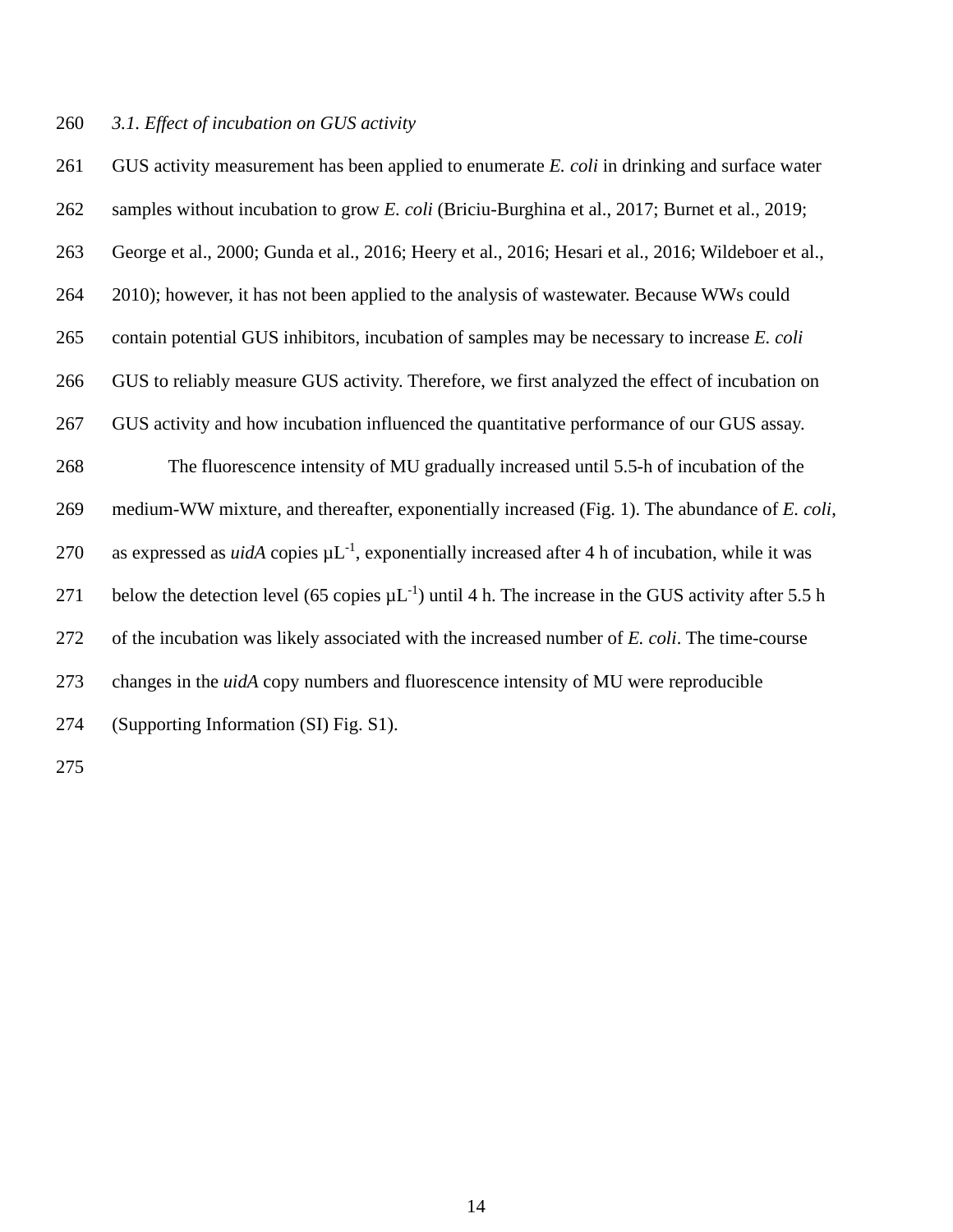

 **Figure 1.** Changes in the *uidA* copy numbers and the MU fluorescence intensities by incubation of the WWs taken from SC in WWTP-A in the *E. coli* medium. Open symbols indicate the values below detection limits. Error bars indicate standard deviation (*n*=10). The reproducibility of the results is shown in Fig. S1.

 It should be noted that the GUS activity was found even at the beginning of the incubation. This result implied the presence of intrinsic GUS activity in the WWs, which was high enough to catalyze MUG to emit the detectable level of the fluorescence signal. These GUS may have been produced when *E. coli* was present in the intestine of their hosts (e.g., humans),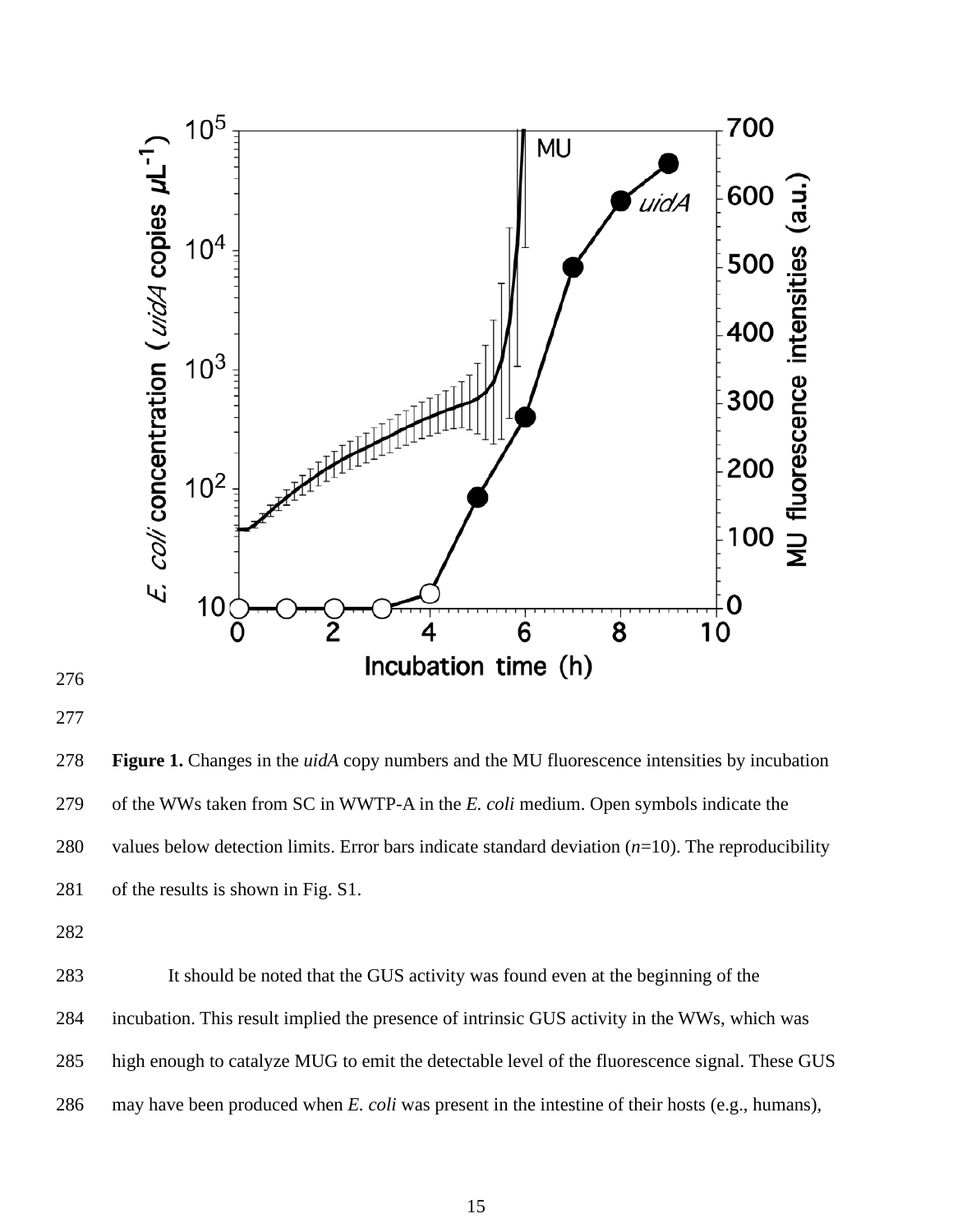in which glucuronidated compounds (i.e., substrates of GUS) is abundantly available (Little et al., 2018). The amount of GUS could remain unchanged in a sewage system after being released from the host (Wéry et al., 2008). Since both *E. coli* and GUS are diluted in a similar manner in a sewage system, we hypothesized that it is possible to estimate the *E. coli* concentrations in WWs by measuring the activity of GUS in the same sample.

 To calculate sample-specific substrate utilization rates (i.e., GUS activities), we used the slope of the linear fit to the MU fluorescence intensities during the initial 5 h of the incubation. Linear increase of the MU fluorescence intensities by time (Fig. 1) indicated that the utilization of MUG by GUS was a zero-order reaction within 5 h of the incubation. Since incubation conditions, such as pH and temperature, were kept constant by using a pH-buffered medium and a temperature-controlled microplate reader, respectively, a substrate utilization rate should be equal to the GUS activity of the WWs. The GUS activity was almost constant within 5 h of the incubation, indicating poor or no growth of *E. coli* during this period.

#### *3.2. Potential inhibition assay by components in WWs*

To examine potential inhibition of the GUS activity by components in WWs, we added

303 commercial enzyme (GUS) standards (5.9 mg mL<sup>-1</sup>) to a phosphate buffer solution (1.0 g-P L<sup>-1</sup>,

pH 6.8) and WWs collected from SC in WWTP-A. The GUS activities in the WW were identical

and slightly higher than that in the phosphate buffer solution at 5 µg  $L^{-1}$  and >10 µg  $L^{-1}$ ,

respectively, of GUS concentration (Fig. S2), indicating that components in WWs do not inhibit

- GUS activity. Our results suggested that *E. coli* concentrations in WWs could be enumerated by
- measuring fluorescence intensity without any pre-treatments, similar to river water (Wildeboer et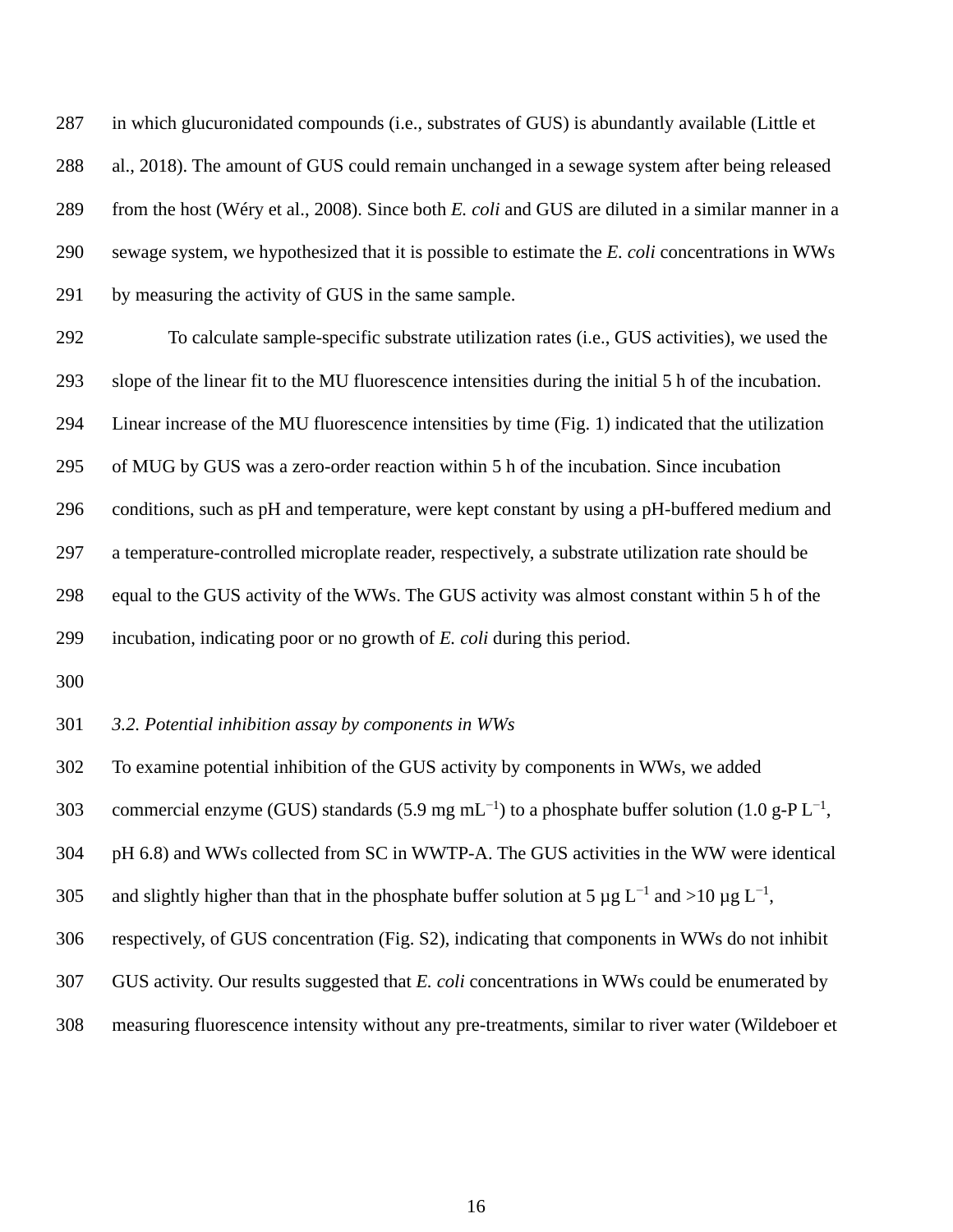al., 2010), freshwater (George et al., 2000; Hesari et al., 2016) and drinking water (Hesari et al., 2016) samples.

## *3.3. Correlation between GUS activity and the number of* E. coli

 To analyze if there is a correlation between substrate utilization rates (i.e., GUS activities) and the initial *E. coli* concentrations in the sample, we serially diluted the WWs, with *E. coli* 315 concentration of  $166 \pm 39$  MPN mL<sup>-1</sup>, four times by a factor of 1.2 with sterile physiological NaCl solution to obtain five samples. The MU fluorescence intensities of the five samples increased linearly from 0.5 h to 2.0 h after incubation (Fig. 2A). The slopes of serially diluted 318 WWs decreased in the order of the dilution factor. The slope of the blank samples was  $-0.18$  h<sup>-1</sup>. Based on these results, substrate utilization rates were calculated by subtracting the slope of the 320 blank sample from those of the WWs and converting the unit to GUS activities ( $m$ MFU  $mL^{-1}$ ) (Fig. 2B). There was a strong positive correlation between the number of *E. coli* and the GUS activity of the WW with a correlation coefficient of 0.997. The standard deviation of our method was lower than that of Colilert because a large number of samples (*n*=10) were analyzed by our 324 method than the Colilert method  $(n=2 \text{ in this study})$ . In addition, the CV of the GUS activity assay was <12.5%, which was lower than that of Colilert (23.8%), implying that our method is more reliable than Colilert. Other studies also reported lower CVs of GUS activity assay than those of Colilert (Burnet et al., 2019). Due to low standard deviation, *p*-values from *t*-test for all of two neighboring data plots were <0.0005, indicating that our method can distinguish the 329 difference between 80 MPN  $mL^{-1}$  and 96 MPN  $mL^{-1}$  of *E. coli* in the WWs with high accuracy 330 and the sensitivity of our method was at least 16 MPN  $mL^{-1}$ .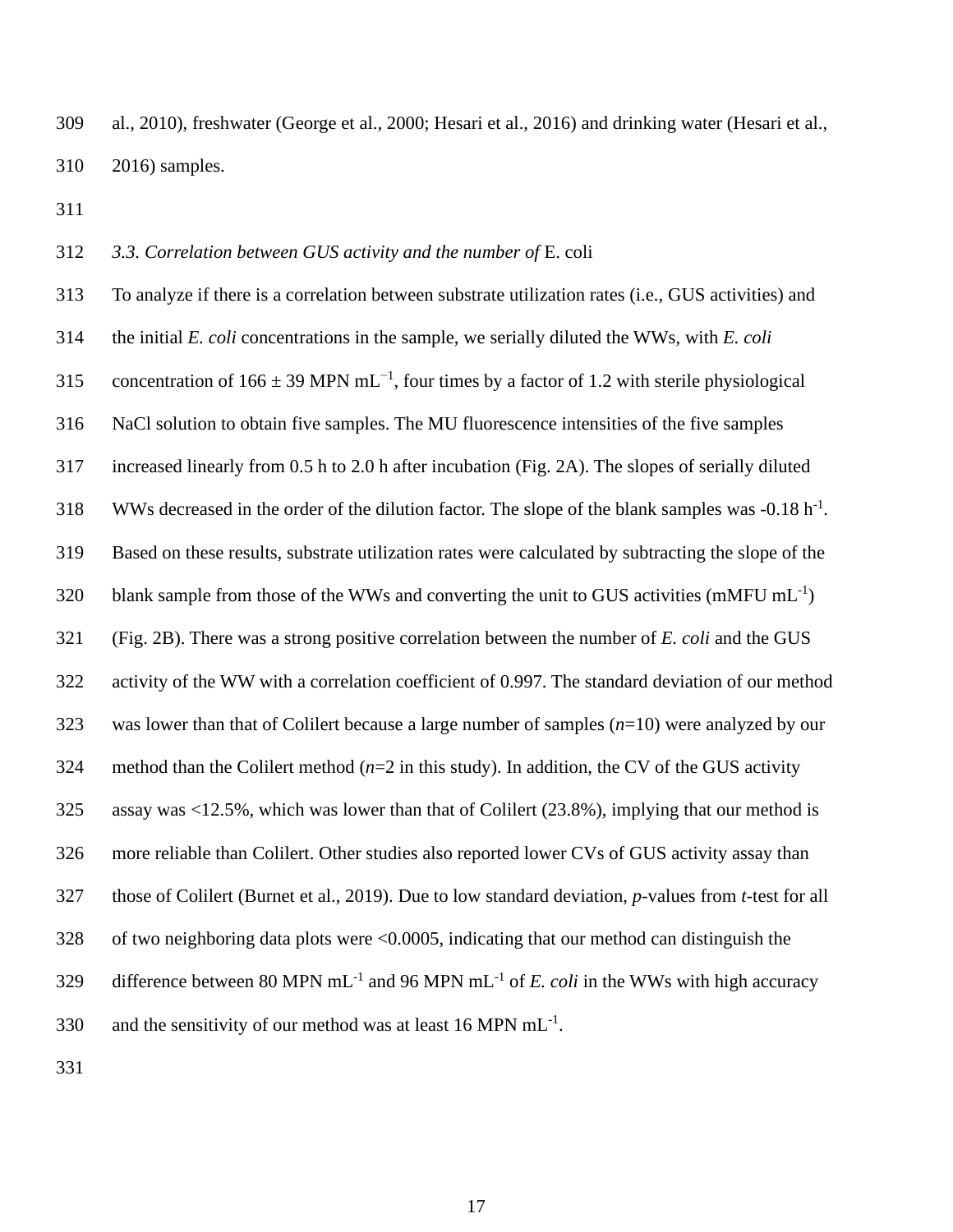

$$
332\,
$$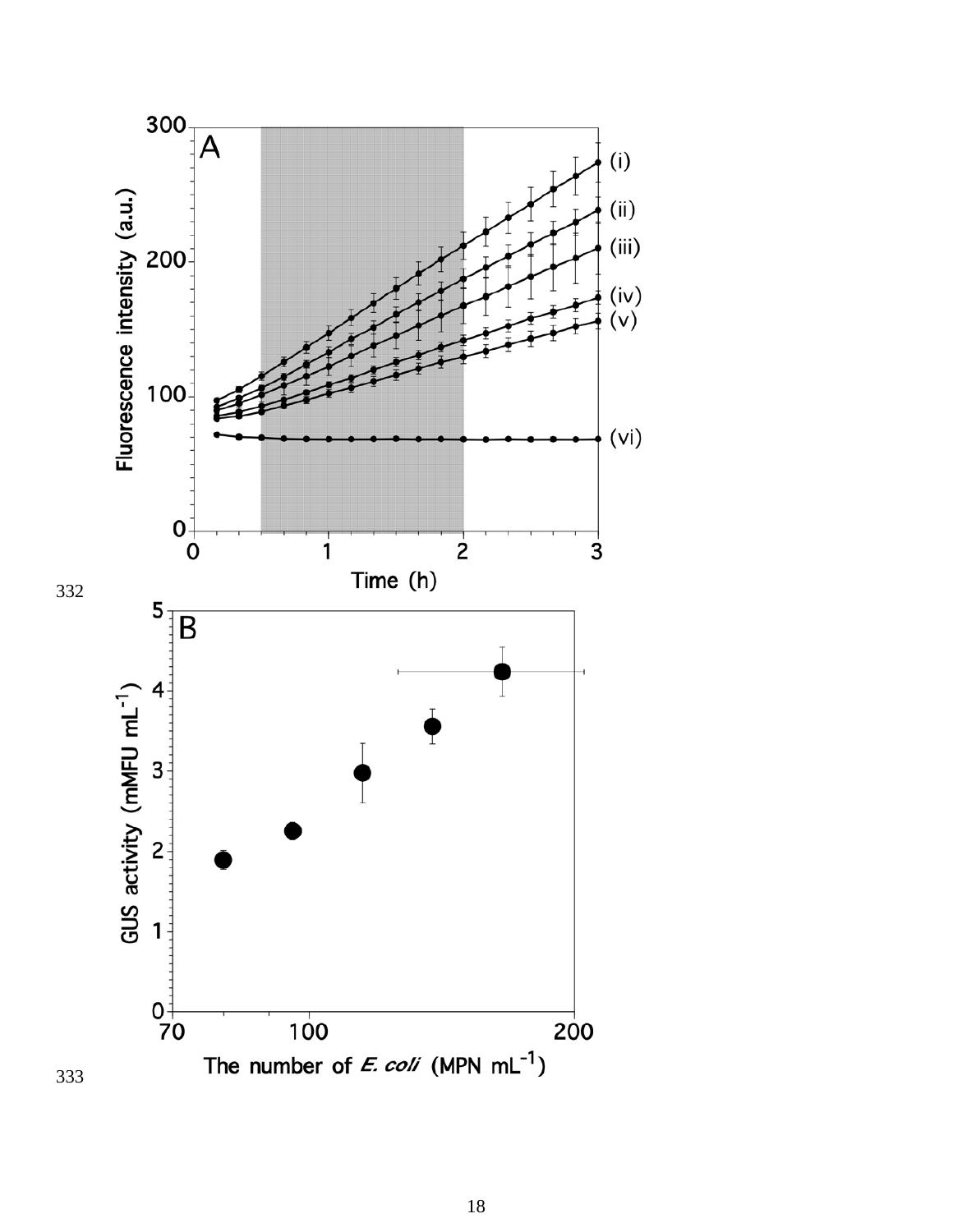**Figure 2.** (A) Time-course changes in the MU fluorescence intensities in the WWs taken from SC in WWTP-A (i) and serially diluted WWs (ii to v). All samples were incubated in the medium. The samples (ii) to (v) were prepared by serial dilution of the sample (i) by a factor of 1.2 with physiological sodium chloride solution. The sample (vi) was the blank sample (Milli-Q water). Error bars indicate standard deviation (*n*=10). The gray area indicates the period when GUS activities were calculated. (B) GUS activities calculated based on the slopes of samples (i) to (vi) shown in Panel A. The horizontal and vertical error bars indicate standard deviations of the *E. coli* concentrations at 166 MPN mL<sup>-1</sup>  $(n=2)$  and GUS activities of five samples  $(n=10)$ , respectively.

 To further examine the correlations between GUS activities and *E. coli* concentrations, we analyzed the WWs collected from SCs at three different WWTPs for 10 months (from May 2017 to February 2018). To obtain a wide range of *E. coli* concentrations, we also created spike-348 in samples by adding a small amount  $\langle$  <1%) of the PC-WWs to the SC-WWs. The GUS activities were highly correlated with the number of *E. coli* in the WWs taken from WWTP-A 350 (Log y = 0.47 Log x -0.53; r = 0.86; *p*-value =  $1.6 \times 10^{-12}$ ) and B (Log y = 0.48 Log x -0.87; r = 351 0.86; *p*-value =  $4.8 \times 10^{-9}$ ), although correlation was not very strong in the WWs collected from 352 WWTP-C (Log y = 0.24 Log x -0.45;  $r = 0.44$ ; *p*-value = 0.04) (Fig. 3). The limit of detection 353 (LoD) of our method was estimated from the following equation,  $\text{LoD} = (10 \times \sigma \cdot \text{intercept})/$ slope of an equation, where σ is the standard deviations of 10 blank samples, to be 22 MPN mL<sup>-1</sup> for WWTP-A. Spike-in samples fitted well to the correlation equations, suggesting that background matrix in the WWs such as non-*E. coli* bacteria and organic/inorganic compounds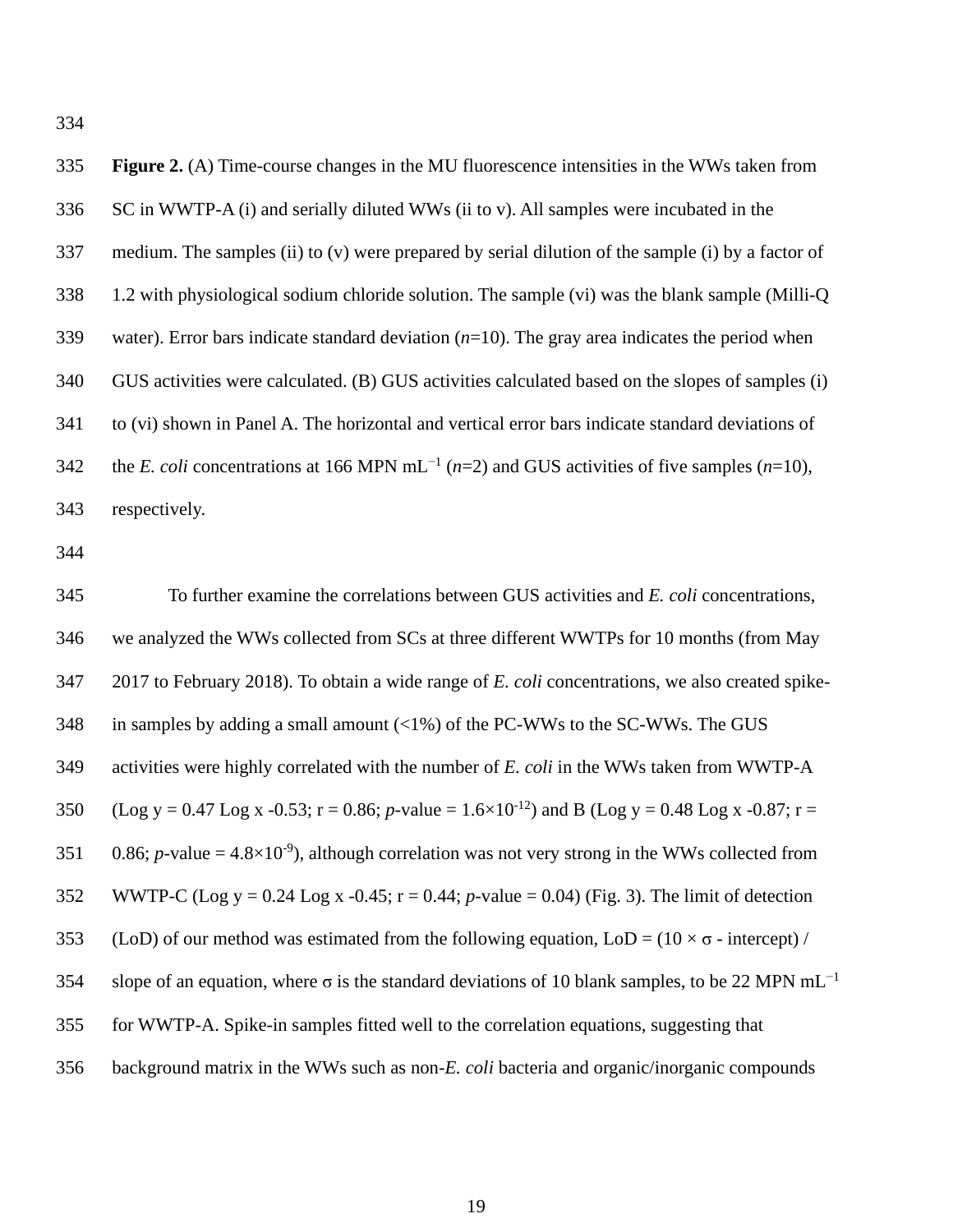had no or little interfering effects on the MU fluorescence measurement. This is also supported by the high selectivity of fluorogenic substrate for *E. coli* reported in the previous studies (Briciu-Burghina et al., 2017; Hesari et al., 2016; Wildeboer et al., 2010).



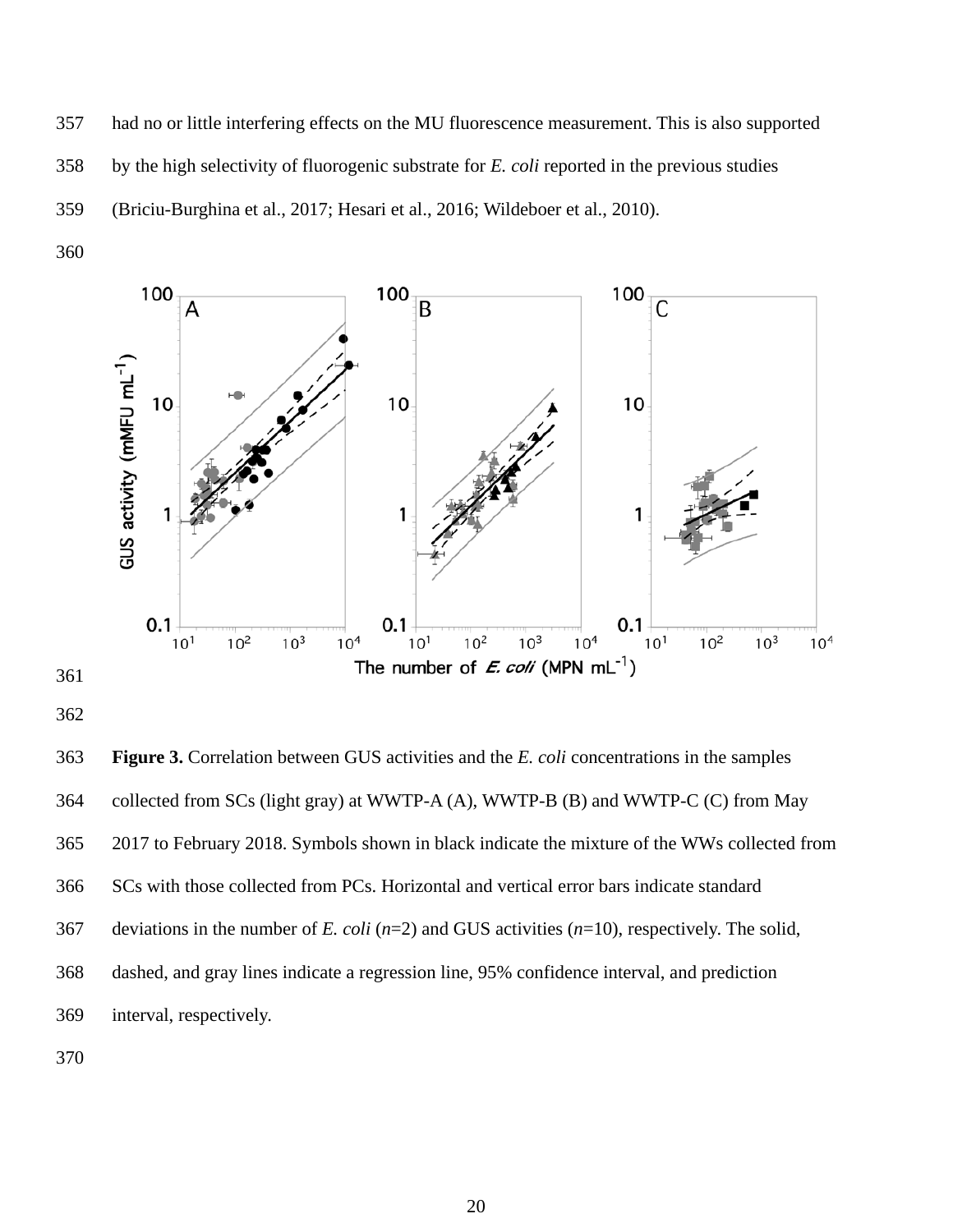| 371 | In addition to the tolerance to background matrix, our GUS assay also detected seasonal            |
|-----|----------------------------------------------------------------------------------------------------|
| 372 | fluctuations in the E. coli concentrations in the WWs. Similar seasonal fluctuations in E. coli    |
| 373 | concentrations were observed between the Colilert method and our GUS assay tested with             |
| 374 | WWTP-A and -B samples, except for several sampling dates indicated by dotted lines (Fig. S3).      |
| 375 | The E. coli concentrations ranged from 18 to 210 MPN $mL^{-1}$ and from 22 to 800 MPN $mL^{-1}$ in |
| 376 | WWTP-A and -B, respectively, from May to February. These results suggested that our GUS            |
| 377 | assay is useful in quantifying E. coli concentrations in WWs. As far as we know, this is the first |
| 378 | study showing the seasonal fluctuation in the E. coli concentrations by simple methods with        |
| 379 | enzyme substrates.                                                                                 |
| 380 | It is important to note that correlation equations were different by three WWTPs, and              |
| 381 | sometimes, not very strong (e.g., WWTP-C), suggesting that relationships were WWTP-specific.       |
| 382 | However, once a correlation equation is established at individual WWTPs, the same equation         |
| 383 | could be used over time at the same site.                                                          |
| 384 | Low correlation between GUS activities and E. coli concentrations in the WWTP-C                    |
| 385 | samples might be due to the narrow range in the E. coli concentrations (40-730 MPN $mL^{-1}$ )     |
| 386 | compared with wide <i>E. coli</i> concentration ranges seen in WWTP-A and -B samples (18-11,700)   |
| 387 | MPN $mL^{-1}$ and 22-3,100 MPN $mL^{-1}$ , respectively). Another possible reason was the weak GUS |
| 388 | activity in the WWTP-C samples. The slope of the correlation equation, which is identical to the   |
| 389 | specific GUS activity of $E.$ coli, was smaller $(0.24)$ in the WWTP-C samples than those in the   |
| 390 | WWTP-A $(0.47)$ and -B $(0.48)$ samples. Therefore, it would be possible that E. coli populations  |
| 391 | in the WWTP-C samples were different from those in the WWTP-A and -B samples, and                  |
| 392 | contained more E. coli strains that are negative or weak in GUS activity.                          |
| 393 |                                                                                                    |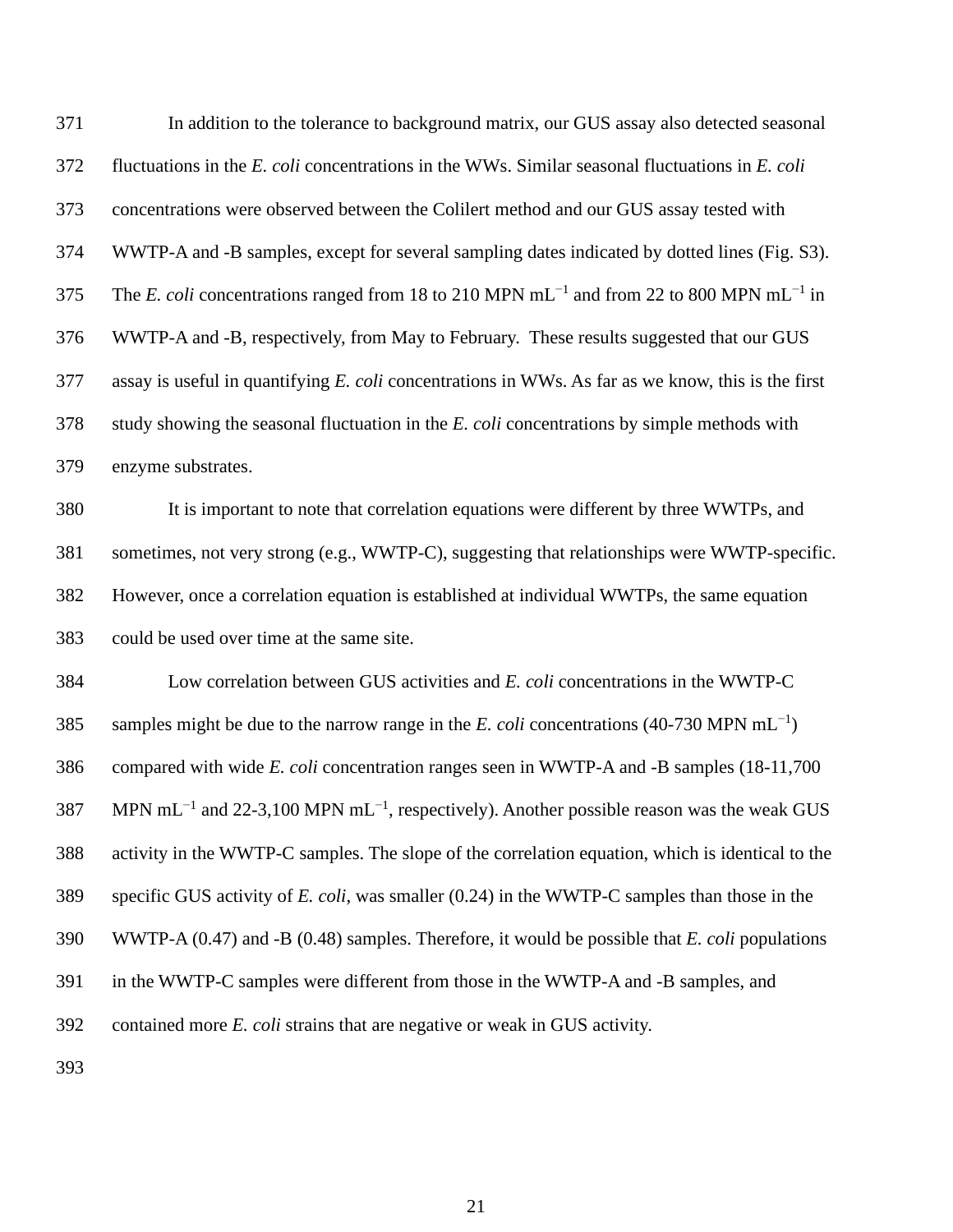#### *3.4. Analysis of* E. coli *populations in the WWs*

 To examine the *E. coli* population similarity among WWs collected from WWTP-A, -B, and -C, we analyzed diversity in the *E. coli*-specific *uidA* fragments. A total of 2,235,556 *uidA* sequence reads (17,542 to 147,641 reads per WWs) were obtained from 27 WWs (Table S2). The obtained sequence reads were grouped to 2,060 to 4,224 OTUs per sample by using 99.5% nucleic acid sequence identity as a threshold value. The results of the PCoA analysis showed that the *E. coli* populations obtained from the WWTP-A were clustered together with those from the WWTP-B, although they did not cluster with those from the WWTP-C (Fig. S4). Based on the ANOSIM analysis, *E. coli* populations in the WWTP-C were significantly different (*p* <0.001) from those in the WWTP-A and -B. Differences in the *E. coli* populations between the WWTP-B and -C samples and between the WWTP-A and -C samples (i.e., *R* values were 0.4904 and 0.3433, respectively) were greater than those between the WWTP-A and -B (0.1207) (Table S3). Different *E. coli* population structure between WWTPs, as assessed by *uidA* sequence dissimilarity, is interesting but cannot explain the reason for the difference in the GUS activities between WWTPs by itself. However, since proportion of *E. coli* strains that have negative or very weak GUS activity vary by human fecal samples (Chang et al., 1989), the WWTP-C samples likely contain more GUS-negative/weak *E. coli* strains than the WWTP-A and -B samples, which could explain the difference in the GUS activity between WWTPs (Fig. 3). 

*3.5. Enumeration of* E. coli *concentrations in a WWTP at different treatment stages*

To examine the applicability of our GUS assay, we collected WWs from different treatment

stages, PC, SC, SF, and Chl, from WWTP-A from June to August 2018. The GUS activities of

these WWs were measured, and the *E. coli* concentrations were estimated by using the regression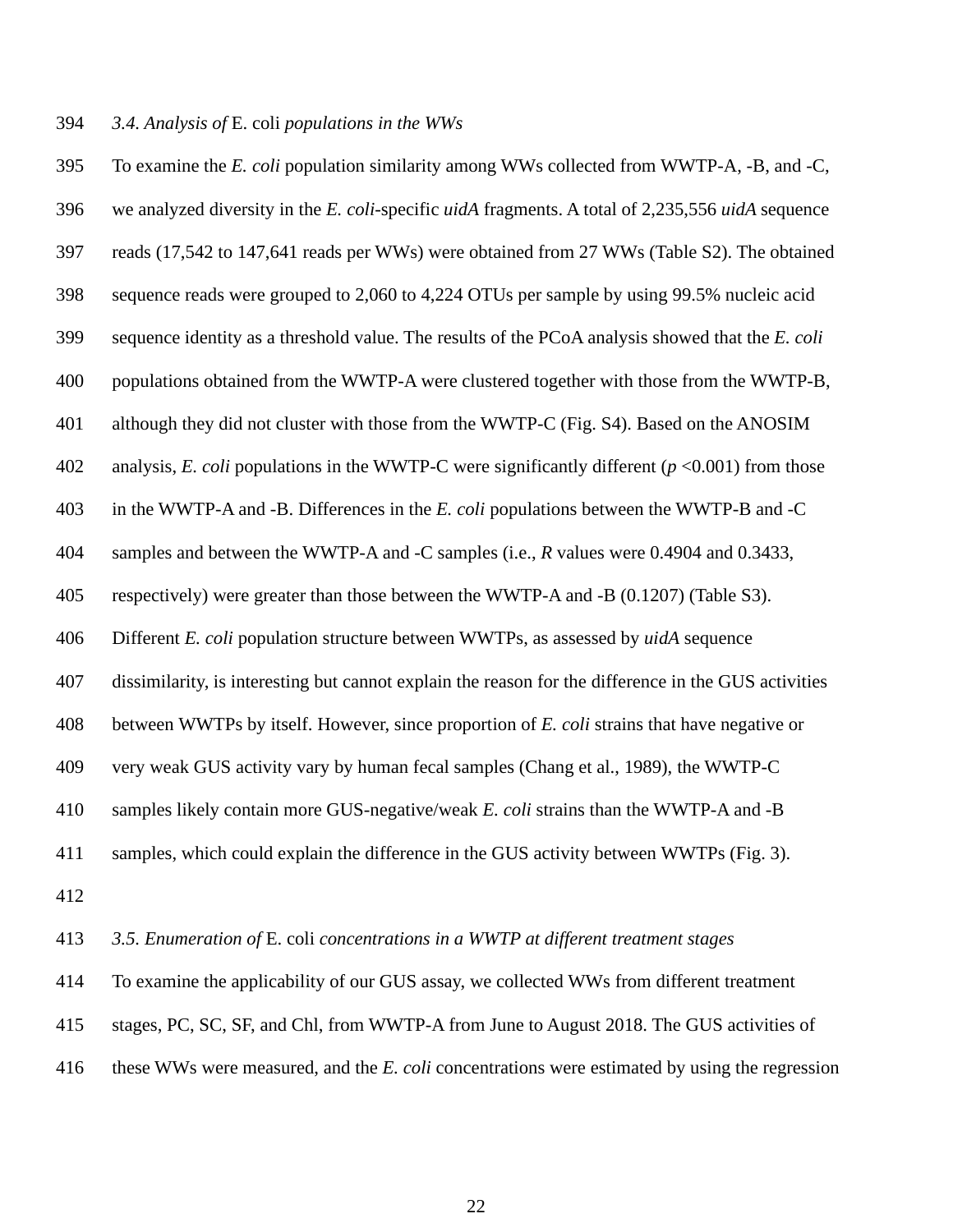equation (Log y = 0.47 Log x -0.53) determined based on the data shown in Fig. 3A. The number of *E. coli* in the PC was about 104 MPN mL<sup>−</sup><sup>1</sup> and reduced at 2-3 log units in the SC. Removal of *E. coli* in the SF was not significant as compared with a previous study (De Sanctis et al., 2017), probably due to the difference of filter media. The Chl reduced the number of *E. coli* to smaller 421 than 1 MPN mL<sup>-1</sup>. The results of the PC and SC correlated well to those determined with Colilert (Fig. 4) most likely because the regression equation was determined using the WWs taken from the same PC and SC (Fig 3A). In contrast, the results of the SF underestimated and the Chl overestimated those determined with Colilert. Overestimation might be associated with the survival of GUS present in chlorinated *E. coli* cells, and underestimation might be due to degradation and/or deactivation of GUS present in *E. coli* cells.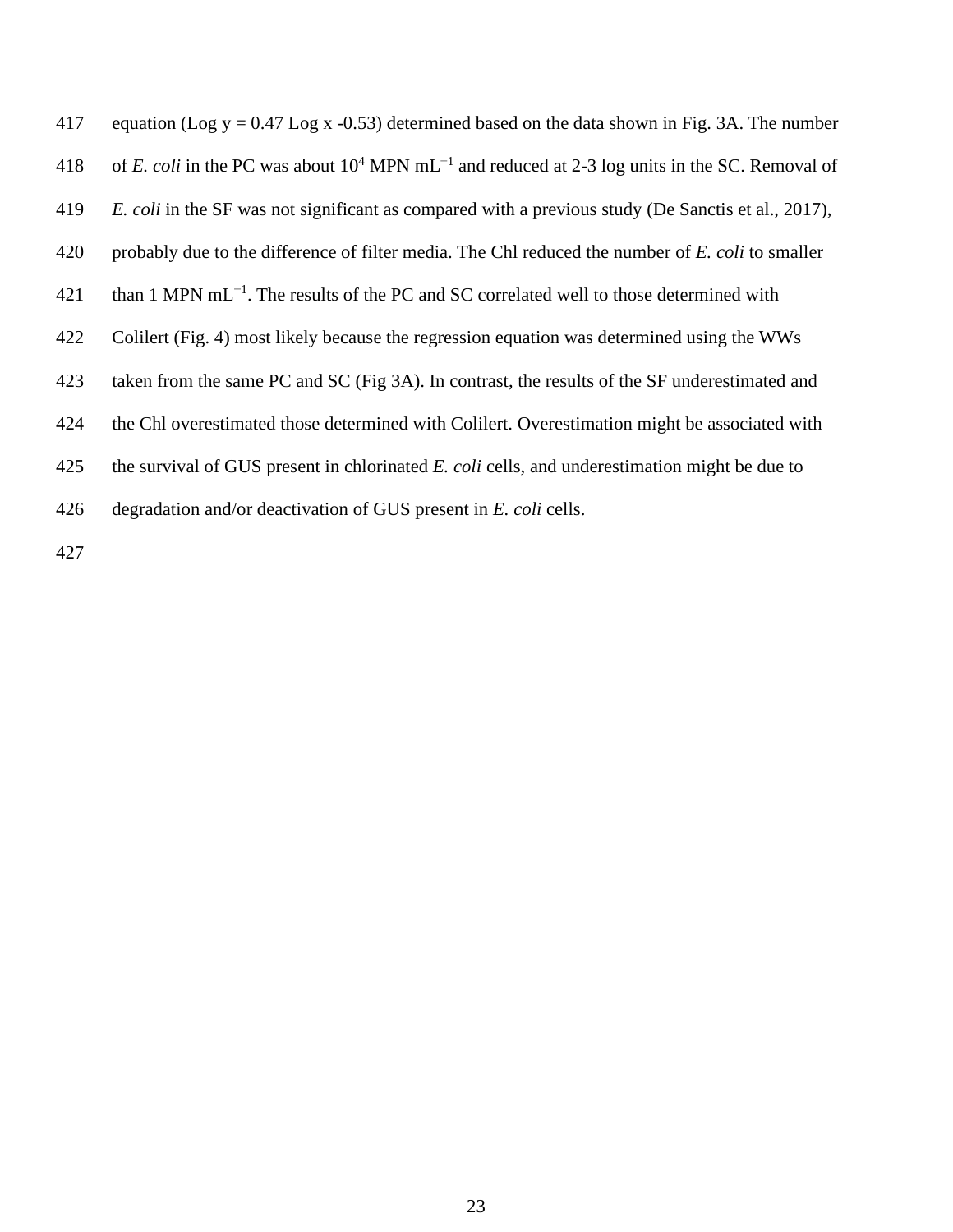

 **Figure 4.** Correlation between the *E. coli* concentrations determined with Colilert (horizontal axis) and those estimated by our method using the regression equation shown in Fig. 3A as the calibration curve (vertical axis). The samples were taken from PC (circles), SC (crosses), SF (squares), and Chl (triangles) at WWTP-A from June to August 2018. Horizontal and vertical error bars indicate standard deviations in the *E. coli* concentrations determined by the Colilert method (*n*=2) and those estimated by our method (*n*=10), respectively.

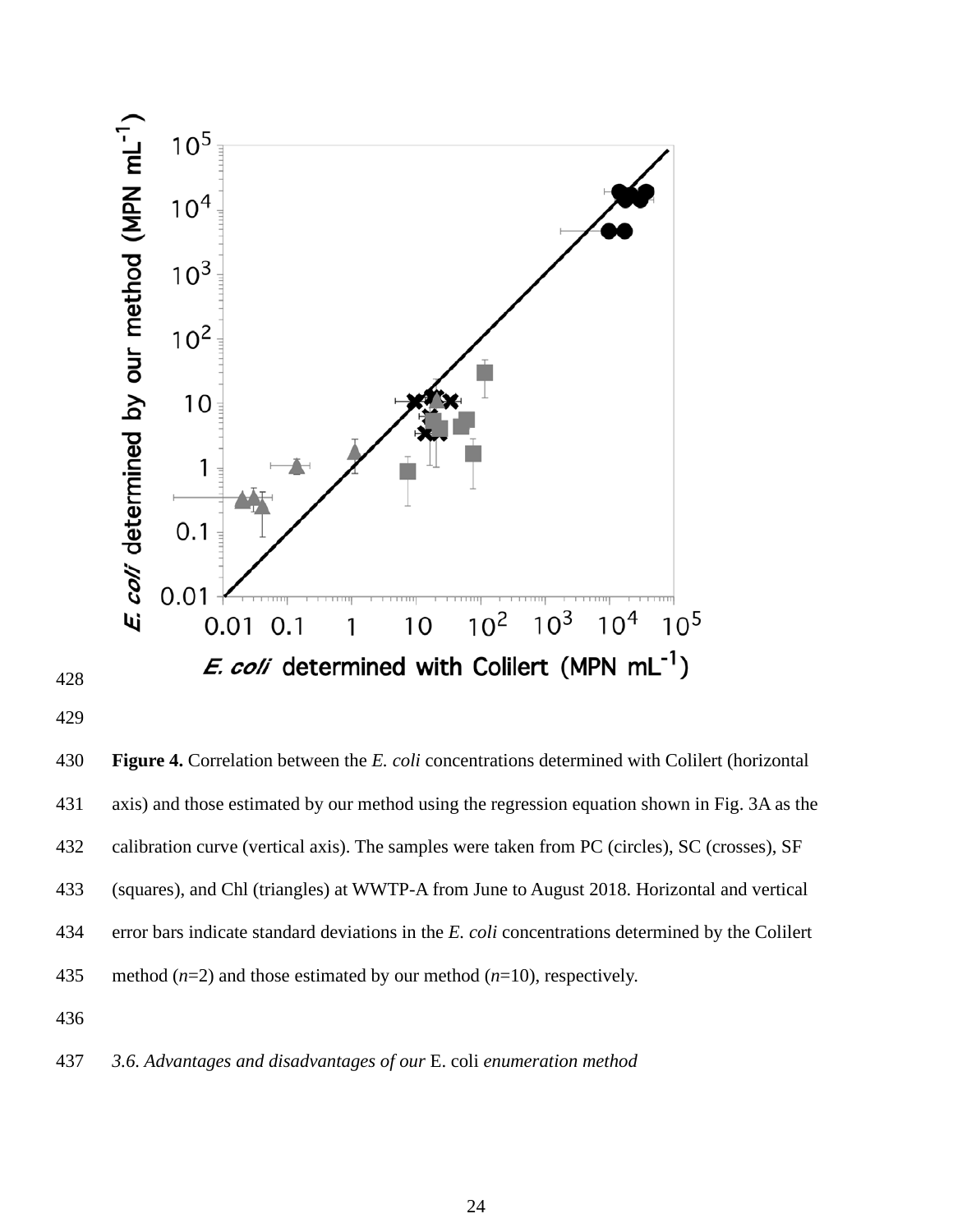Advantages of our method include (i) simple protocol, (ii) high throughput, (iii) low cost, (iv) wide detection range, and (v) ability to detect viable-but-non-culturable (VBNC) cells (Table S4).

 A noteworthy advantage of our method is the simple procedure as compared with other enumeration methods. It involves only mixing a WW sample with a liquid medium in a microplate. No pretreatment, such as filtration and purification, nor the sequential addition of chemical reagents is required. Determination of fluorescent intensity with a microplate reader in our method effectively eliminated subjective bias and human errors. In contrast, the methods with chromogenic substrates cannot completely avoid the subjective views of assays because the signals are read directly with the naked eye (Gunda et al., 2016; Magro et al., 2014). Our method is simpler than other fluorogenic substrate-based methods, which require addition of NaOH (George et al., 2000; Wildeboer et al., 2010), lysis of *E. coli* cells (Heery et al., 2016), filtration (Briciu-Burghina et al., 2017; George et al., 2000), or cell concentration (Briciu-Burghina et al., 2017; Hesari et al., 2016). Recently, an automated online technology is reported (Burnet et al., 2019). Although we have not implemented automation with our assay protocol, it should not be too difficult to automate our protocol.

 Our method can handle a large number of samples (up to 96 samples if no replicate is required) on a single microplate. We can increase the number of replicates to improve the accuracy of the analysis. Small-volume requirement (0.2 mL of WWs) and no need for reagents (e.g., cell lysis reagent and fluorescence enhancer) other than culture medium resulted in much lower running cost (0.02 USD per sample) of our method than the other methods. The running costs of consumable items per sample for the *E. coli* enumeration methods were 3 USD for an 460 autonomous online fluorescence-based technology (Burnet et al., 2019) and <0.5 EUR (~0.5-0.6)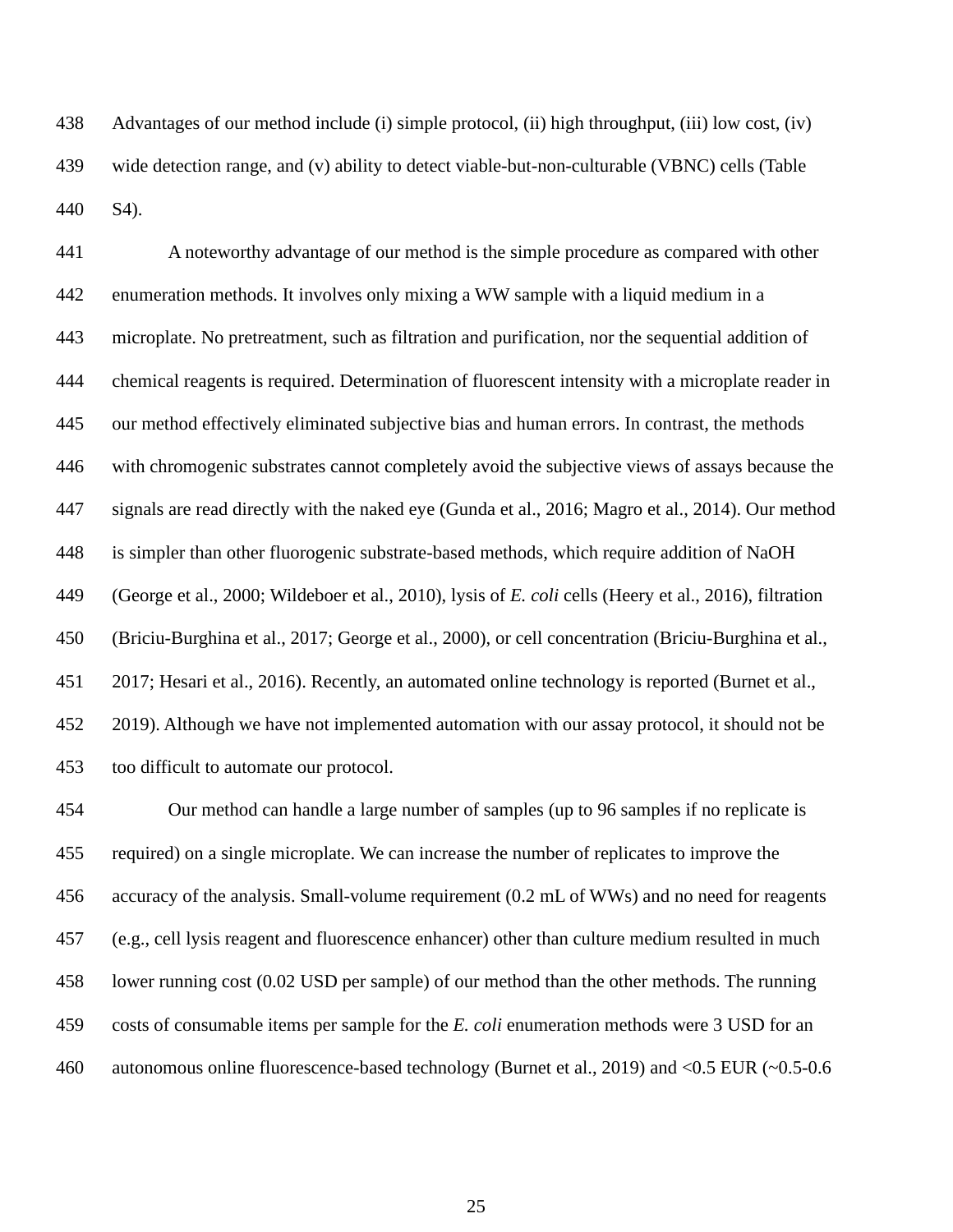USD) for a fluorescence measurement system based on a specific cellular biomarker (Ferrero et al., 2016), which were still cheaper than a growth-dependent method (e.g., 9 USD for IDEXX Colilert and Quanti-Tray/2000) (Burnet et al., 2019) but more expensive than our method. There is, however, a much cheaper method present (2-3 CAD [~1.5-2.3 USD] per 10,000 samples) to enumerate *E. coli* concentrations based on plunger-tube assembly with a hydrogel-based porous matrix (Gunda et al., 2016), although the applicability of this method to WWs is unknown.  $\sim 467$  The enumeration range of our method is relatively wide (at least 18-11,700 MPN mL<sup>-1</sup>) as compared with conventional methods (e.g., 30 to 300 CFU per plate in membrane filter method) (Rice et al., 2017). In addition, our method can detect VBNC *E. coli* cells because it is incubation-dependent but culture-independent (Wildeboer et al., 2010). Enumeration of *E. coli* by our method took up to 2 h, which is much shorter than conventional methods (e.g., 18 h when using IDEXX Colilert-18/Quanti-Tray), but longer than other methods previously reported (Table S4) (Briciu-Burghina et al., 2017; Burnet et al., 2019; Gunda et al., 2016; Heery et al., 2016; Hesari et al., 2016; Wildeboer et al., 2010). We believe that the longer detection time of our method is the offset of simplicity and low-running cost of our method. We also notice some limitations of our method, including (i) necessity of obtaining calibration curve (i.e., correlation equation between GUS activities and *E. coli* concentration) for each WWTP, (ii) low correlation between GUS activities and *E. coli* concentration for some samples (as seen in WWTP-C in this study), and (iii) requirement of a microplate reader, which is not cheap. There is no universal calibration for our method. Correlation may become weak in WWTPs where *E. coli* concentrations are small, or the GUS activity of the *E. coli* population is weak. Nonetheless, once a suitable calibration curve is established, it can be applied to monitor *E. coli* concentrations over time (Fig 4). Although our protocol used a microplate reader, it can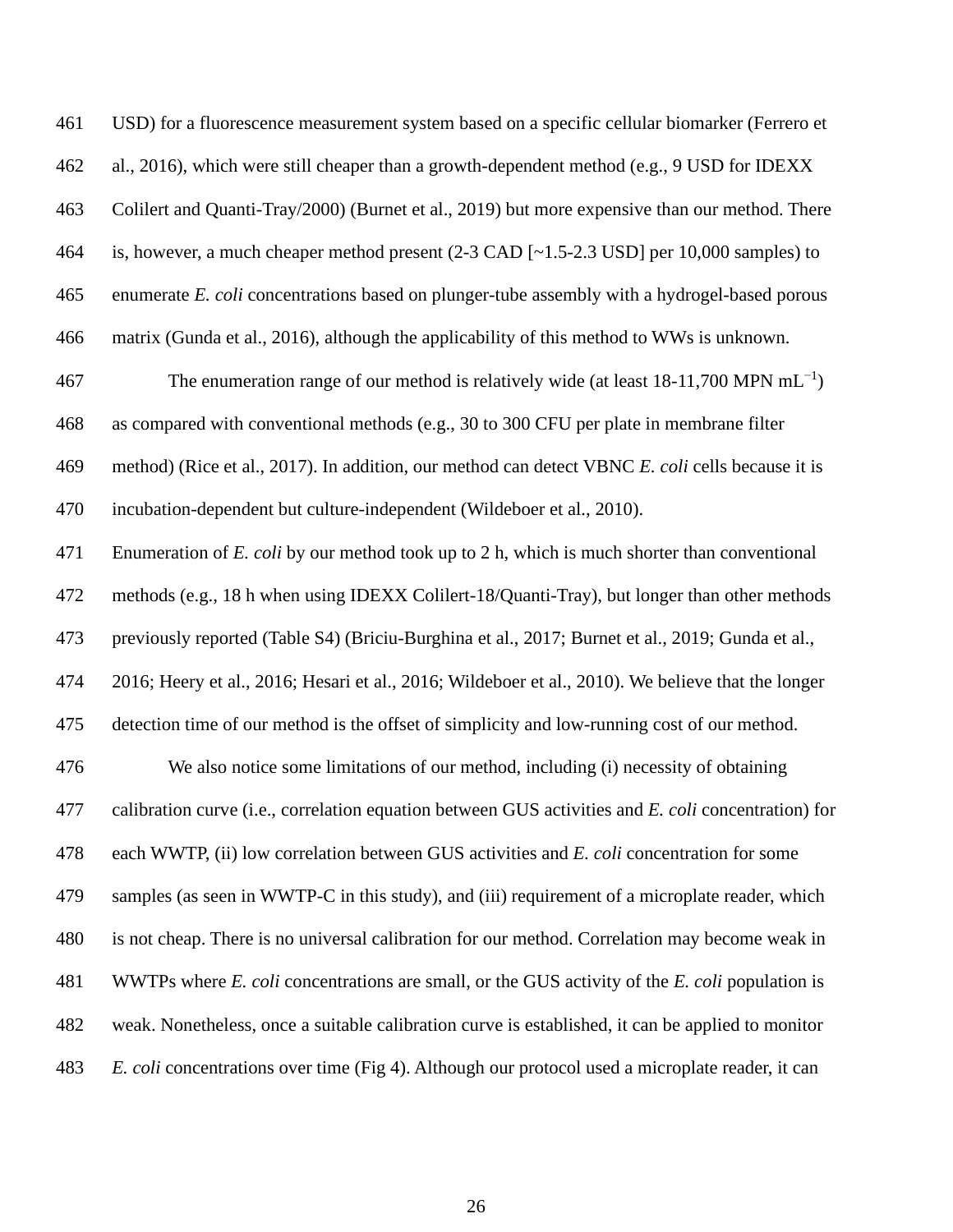be done using less expensive instruments. If the simultaneous high-throughput analysis is not necessary, the combined use of a handheld fluorometer and a 37°C heating block allows researchers to estimate *E. coli* concentrations by a simple two-point calibration method at 0 h and 2 h of incubation. This simple method enables on-site measurements of the number of *E. coli* of WWs.

## **4. Conclusions**

A novel, simple (no pretreatment), reliable (as compared with the conventional culture-

 dependent method), inexpensive (0.02 USD per sample), and high throughput (up to 96 samples per test) method to enumerate *E. coli* concentrations in wastewater samples based on GUS activity measurement was developed herein. The procedure of our method involves only mixing 495 a WW sample (180  $\mu$ L) with the liquid medium (20  $\mu$ L) in a microplate and incubating it at 37<sup>o</sup>C for 2 h. The GUS activity is estimated from a linear increment in fluorescence intensity measured every 10 min. The GUS activity was found even at the very beginning of the GUS activity assay and it was high enough to catalyze MUG to emit detectable levels of the fluorescence signal. Since there was a positive correlation between the number of *E. coli* and the GUS activity in the WW, *E. coli* concentrations could be estimated only by measuring the GUS activities in wastewater samples, although the relationships were WWTP-specific. The difference in the *E. coli* population structures among WWTPs may explain the difference in the correlation equations between GUS activities and *E. coli* concentration. *E. coli* concentrations in WWTPs were

successfully monitored over ten months and at different treatment stages (i.e., a secondary

clarifier, a sand filtration process, and chlorination process). Our method can distinguish the

506 difference between 80 MPN mL<sup>-1</sup> and 96 MPN mL<sup>-1</sup> of *E. coli* in the WWs with high accuracy.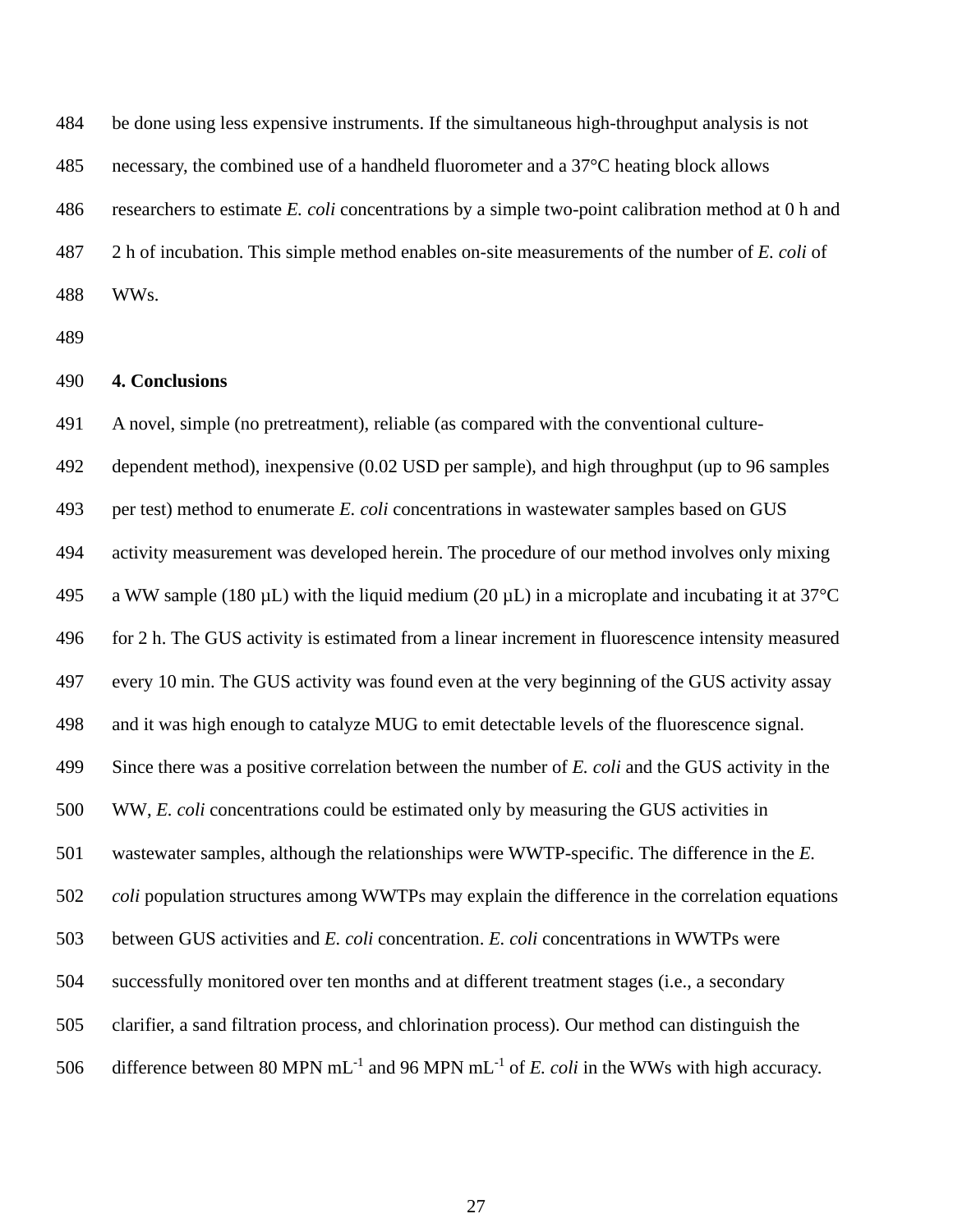The enumeration range of our method was at least 18-11,700 MPN mL<sup>-1</sup>. Our method detected seasonal fluctuations in the *E. coli* concentrations in the WWs. The wastewater matrix did not inhibit GUS activity measurement.

 The notable advantages of the high throughput method developed here are the simple protocol involved, low cost, wide detection range, and the ability to detect viable-but-non- culturable (VBNC) cells. The procedure of our method involves simply mixing a WW sample with a liquid medium in a microplate. No pretreatment, such as filtration and purification, or the sequential addition of chemical reagents is required. Our method can handle up to 96 samples in a single test. The running cost of our method is very low (0.02 USD per sample) owing to a small sample volume and no need for expensive reagents. The enumeration range of our method is wider than that of conventional methods, enabling us to determine *E. coli* concentrations without dilution of samples. Nevertheless, there are some limitations to this method, including the necessity of obtaining a calibration curve for each WWTP, the low correlation between GUS activities and *E. coli* concentration for some WWTPs, and the requirement of a microplate reader. However, our simple method can serve as an alternative for enumeration of *E. coli* concentrations in wastewater samples to conventional culture-dependent methods, which allows for effective and timely decision-making for action toward proper control of WWTPs and water quality management.

#### **Declaration of interests**

 The authors declare that they have no known competing financial interests or personal relationships that could have appeared to influence the work reported in this paper.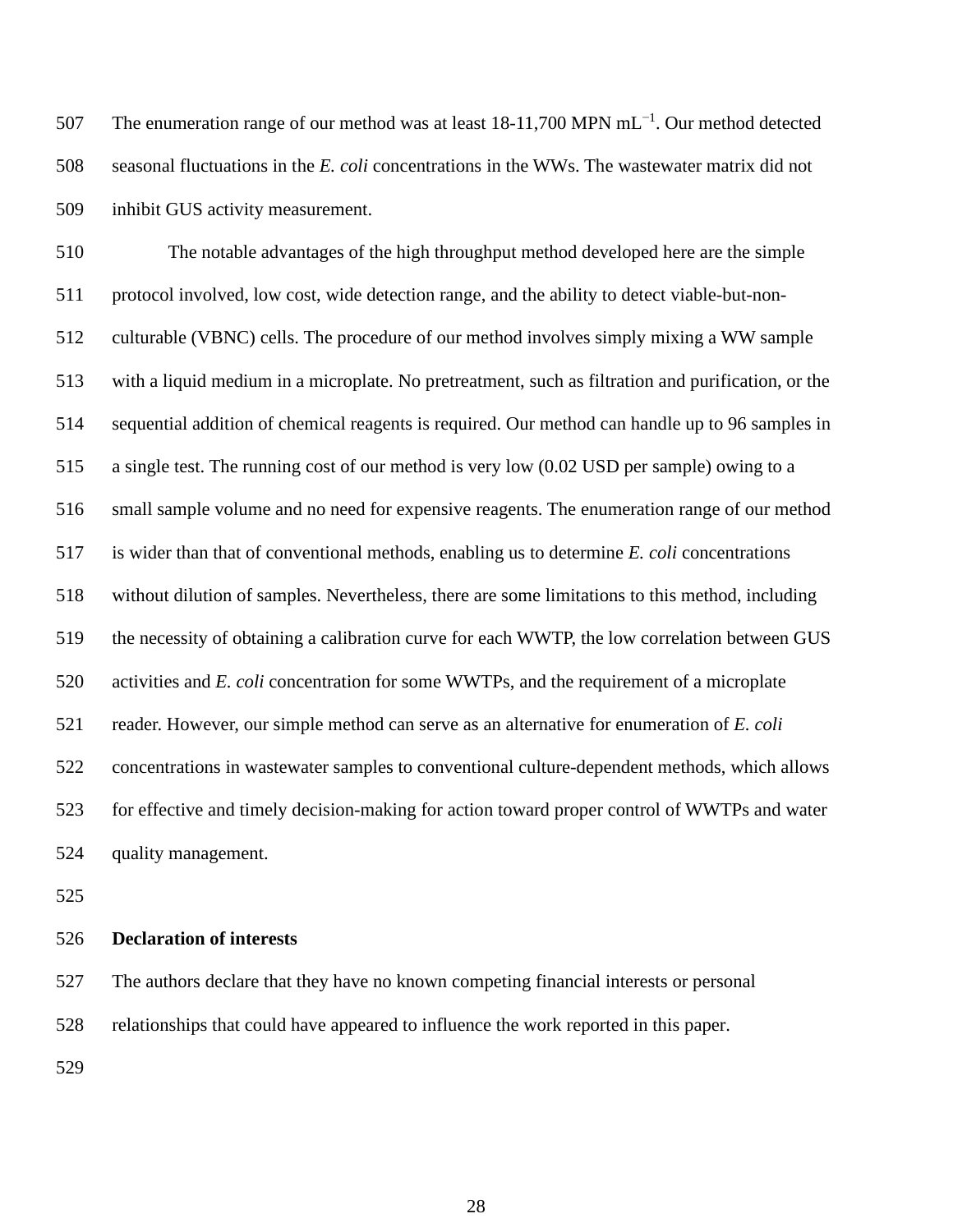| <b>Acknowledgments</b> |
|------------------------|
|------------------------|

 This research was supported financially by JSPS KAKENHI [grant number 17K18894 and 19K21979], Gesuido Academic Incubation to Advanced (GAIA) Project of the Ministry of Land, Infrastructure, Transport and Tourism (MLIT) [grant number 2016-4], Northern Advancement Center for Science & Technology (NOASTEC) [grant number 2016-Startup-7], Toda Scholarship Foundation [grant number 2016-1], and JST-Mirai Program [grant number JPMJMI18DB], Japan.

#### **REFERENCES**

 Baker, A., Cumberland, S.A., Bradley, C., Buckley, C., Bridgeman, J., 2015. To what extent can portable fluorescence spectroscopy be used in the real-time assessment of microbial water

quality? Science of the Total Environment 532, 14–19. doi:10.1016/j.scitotenv.2015.05.114

Briciu-Burghina, C., Heery, B., Regan, F., 2017. Protocol for the recovery and detection of

Escherichia coli in environmental water samples. Analytica Chimica Acta 964, 178–186.

doi:10.1016/j.aca.2017.02.035

Burnet, J.-B., Dinh, T.Q., Imbeault, S., Servais, P., Dorner, S., Prévost, M., 2019. Autonomous

online measurement of β-D-glucuronidase activity in surface water: is it suitable for rapid E.

coli monitoring? Water Research 152, 241–250. doi:10.1016/j.watres.2018.12.060

- Caporaso, J.G., Kuczynski, J., Stombaugh, J., Bittinger, K., Bushman, F.D., Costello, E.K.,
- Fierer, N., Peña, A.G., Goodrich, J.K., Gordon, J.I., Huttley, G.A., Kelley, S.T., Knights, D.,
- Koenig, J.E., Ley, R.E., Lozupone, C.A., McDonald, D., Muegge, B.D., Pirrung, M.,
- Reeder, J., Sevinsky, J.R., Turnbaugh, P.J., Walters, W.A., Widmann, J., Yatsunenko, T.,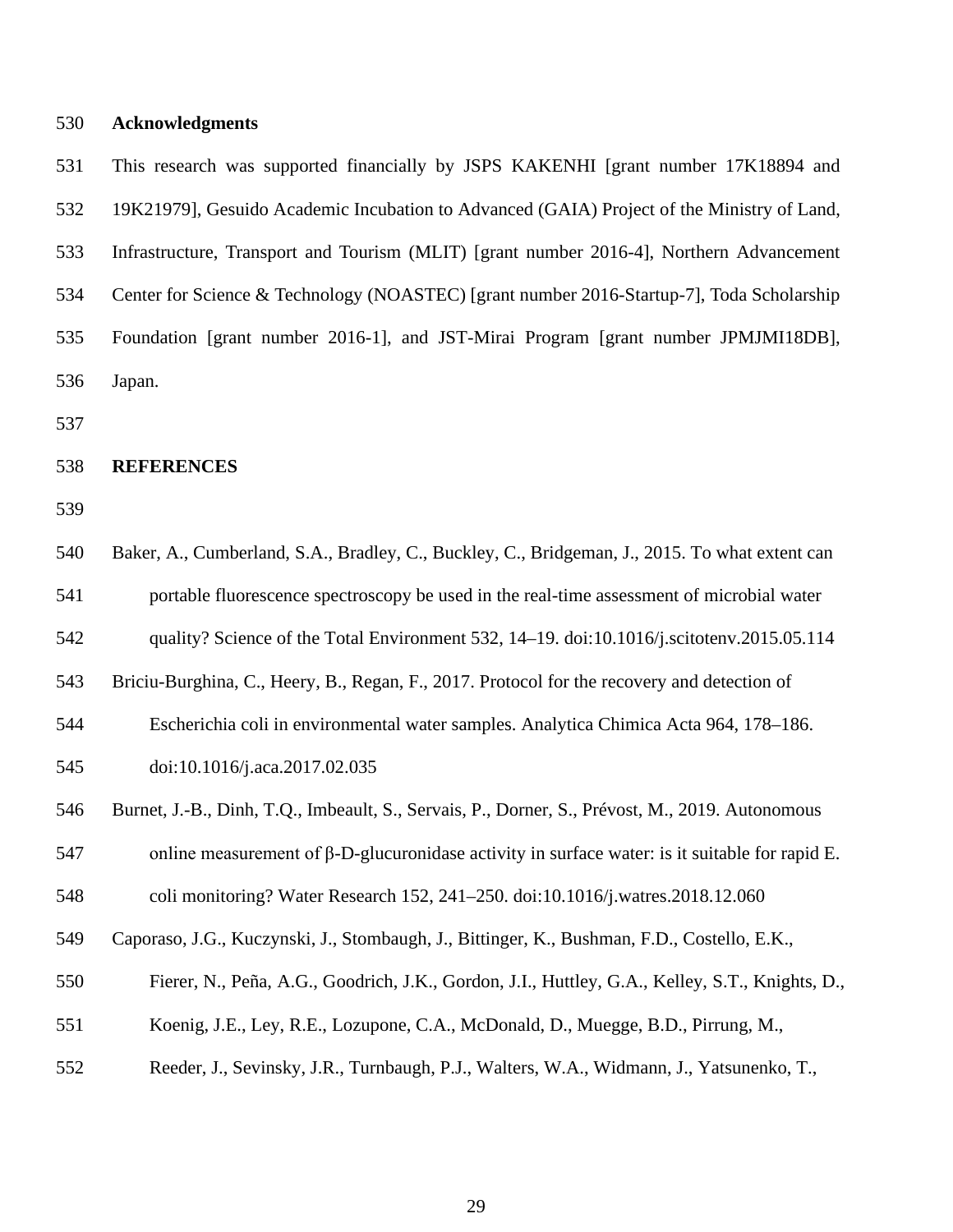| 553 | Zaneveld, J., Knight, R., 2010. QIIME allows analysis of high-throughput community                 |
|-----|----------------------------------------------------------------------------------------------------|
| 554 | sequencing data. Nature Methods 7, 335–336. doi:10.1038/nmeth.f.303                                |
| 555 | Chang, G.W., Brill, J., Lum, R., 1989. Proportion of $\beta$ -D-glucuronidase-negative Escherichia |
| 556 | coli in human fecal samples. Applied and Environmental Microbiology 55, 335–339.                   |
| 557 | Chern, E.C., Brenner, K.P., Wymer, L., Haugland, R.A., 2009. Comparison of Fecal Indicator         |
| 558 | Bacteria Densities in Marine Recreational Waters by QPCR. Water Quality, Exposure and              |
| 559 | Health 1, 203-214. doi:10.1007/s12403-009-0019-2                                                   |
| 560 | De Sanctis, M., Del Moro, G., Chimienti, S., Ritelli, P., Levantesi, C., Di Iaconi, C., 2017.      |
| 561 | Removal of pollutants and pathogens by a simplified treatment scheme for municipal                 |
| 562 | wastewater reuse in agriculture. Science of the Total Environment 580, 17–25.                      |
| 563 | doi:10.1016/j.scitotenv.2016.12.002                                                                |
| 564 | E.W. Rice, R.B. Baird, A.D. Eaton (Ed.), 2017. Standard Methods for the Examination of Water       |
| 565 | and Wastewater. American Water Works Association.                                                  |
|     |                                                                                                    |

- Edgar, R.C., Haas, B.J., Clemente, J.C., Quince, C., Knight, R., 2011. UCHIME improves
- sensitivity and speed of chimera detection. Bioinformatics 27, 2194–2200.
- doi:10.1093/bioinformatics/btr381
- Ferrero, F.J., Valledor, M., Campo, J.C., Marín, L., Gutiérrez-Del-Río, I., Fernández, J., Lombó,
- F., Cobián, N., Olmos, F., Méndez, I., 2016. A Novel Handheld Fluorimeter for Rapid
- Detection of Escherichia coli in Drinking Water. IEEE Sensors Journal 16, 5136–5144.
- doi:10.1109/JSEN.2016.2558649
- Forsberg, K.J., Patel, S., Gibson, M.K., Lauber, C.L., Knight, R., Fierer, N., Dantas, G., 2014.
- Bacterial phylogeny structures soil resistomes across habitats. Nature 509, 612–616.
- doi:10.1038/nature13377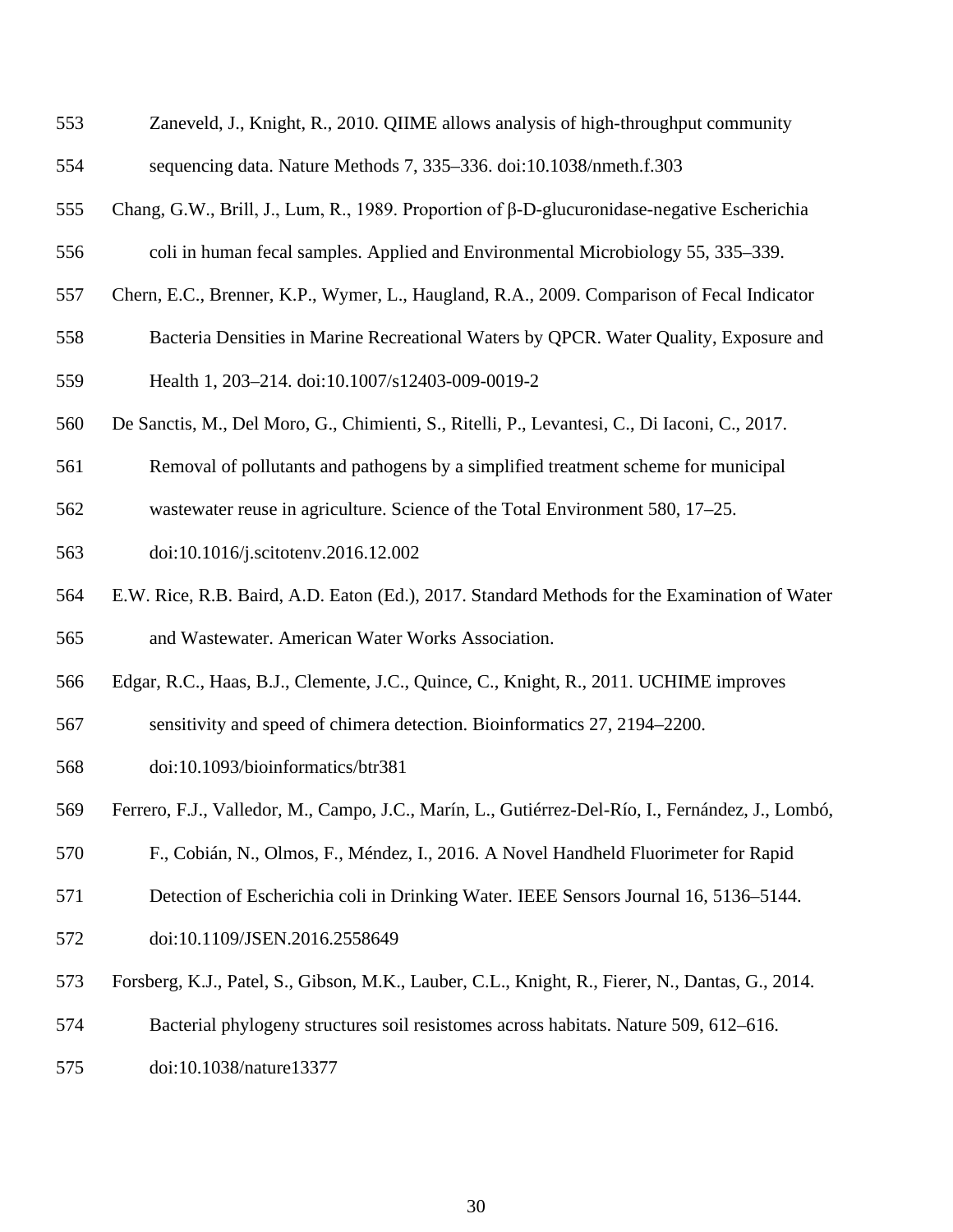| 576 | Frahm, E., Obst, U., 2003. Application of the fluorogenic probe technique (TaqMan PCR) to the |
|-----|-----------------------------------------------------------------------------------------------|
| 577 | detection of Enterococcus spp. and Escherichia coli in water samples. Journal of              |
| 578 | Microbiological Methods 52, 123–131. doi:10.1016/S0167-7012(02)00150-1                        |
| 579 | George, I., Petit, M., Servais, P., 2000. Use of enzymatic methods for rapid enumeration of   |
| 580 | coliforms in freshwaters. Journal of Applied Microbiology 88, 404–413.                        |
| 581 | doi:10.1046/j.1365-2672.2000.00977.x                                                          |
|     |                                                                                               |

- Gunda, N.S.K., Chavali, R., Mitra, S.K., 2016. A hydrogel based rapid test method for detection
- of Escherichia coli (E. coli) in contaminated water samples. Analyst 141, 2920–2929.
- doi:10.1039/c6an00400h
- Heery, B., Briciu-Burghina, C., Zhang, D., Duffy, G., Brabazon, D., O'Connor, N., Regan, F.,
- 2016. ColiSense, today's sample today: A rapid on-site detection of β-D-Glucuronidase
- activity in surface water as a surrogate for E. coli. Talanta 148, 75–83.
- doi:10.1016/j.talanta.2015.10.035
- Hesari, N., Alum, A., Elzein, M., Abbaszadegan, M., 2016. A biosensor platform for rapid
- detection of E. coli in drinking water. Enzyme and Microbial Technology 83, 22–28.
- doi:10.1016/j.enzmictec.2015.11.007
- Little, M.S., Pellock, S.J., Walton, W.G., Tripathy, A., Redinbo, M.R., 2018. Structural basis for
- the regulation of β-glucuronidase expression by human gut Enterobacteriaceae. Proceedings
- of the National Academy of Sciences 115, E152–E161. doi:10.1073/pnas.1716241115
- Magro, G., Bain, R.E.S., Woodall, C.A., Matthews, R.L., Gundry, S.W., Davis, A.P., 2014.
- Synthesis and Application of Resorufin β-D-Glucuronide, a Low-Cost Chromogenic
- Substrate for Detecting Escherichia coli in Drinking Water. Environmental Science &
- Technology 48, 9624–9631. doi:10.1021/es502319n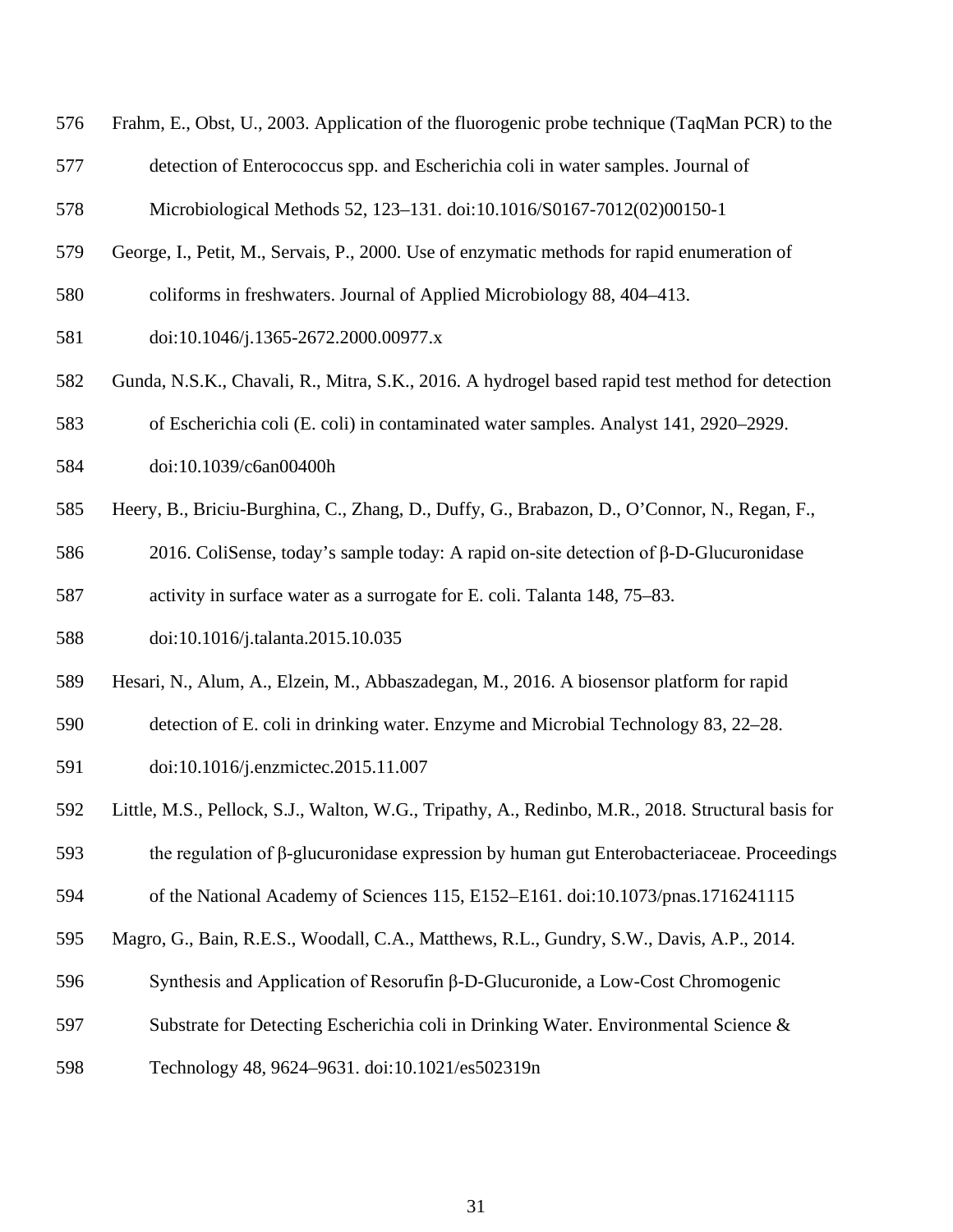- Martin, M., 2013. Cutadapt removes adapter sequences from high-throughput sequencing reads.
- EMBnet.journal 17, 10–12. doi:10.14806/ej.17.1.200
- Perkins, T.L., Perrow, K., Rajko-Nenow, P., Jago, C.F., Jones, D.L., Malham, S.K., McDonald,
- J.E., 2016. Decay rates of faecal indicator bacteria from sewage and ovine faeces in
- brackish and freshwater microcosms with contrasting suspended particulate matter
- concentrations. Science of the Total Environment 572, 1645–1652.
- doi:10.1016/j.scitotenv.2016.03.076
- Poopipattana, C., Nakajima, M., Kasuga, I., Kurisu, F., Katayama, H., Furumai, H., 2018. Spatial
- distribution and temporal change of PPCPs and microbial fecal indicators as sewage
- markers after rainfall events in the coastal area of Tokyo. Journal of Water and

Environment Technology 16, 149–160. doi:10.2965/jwet.17-052

- Ram, J.L., Thompson, B., Turner, C., Nechvatal, J.M., Sheehan, H., Bobrin, J., 2007.
- Identification of pets and raccoons as sources of bacterial contamination of urban storm
- sewers using a sequence-based bacterial source tracking method. Water Research 41, 3605–
- 3614. doi:10.1016/j.watres.2007.04.013
- Shrestha, S., Haramoto, E., Sherchand, J.B., Hada, S., Rajbhandari, S., Shindo, J., 2016.
- Prevalence of protozoa and indicator bacteria in wastewater irrigation sources in
- Kathmandu Valley, Nepal: cases from Kirtipur, Bhaktapur, and Madhyapur Thimi
- municipalities. Journal of Water and Environment Technology 14, 149–157.
- doi:http://dx.doi.org/10.2965/jwet.15-047
- Sigma Aldrich, 1998. Enzymatic assay of β-Glucuronidase (EC 3.2.1.31) from E. coli [WWW
- Document]. Saint Louis, Missouri. URL https://www.sigmaaldrich.com/technical-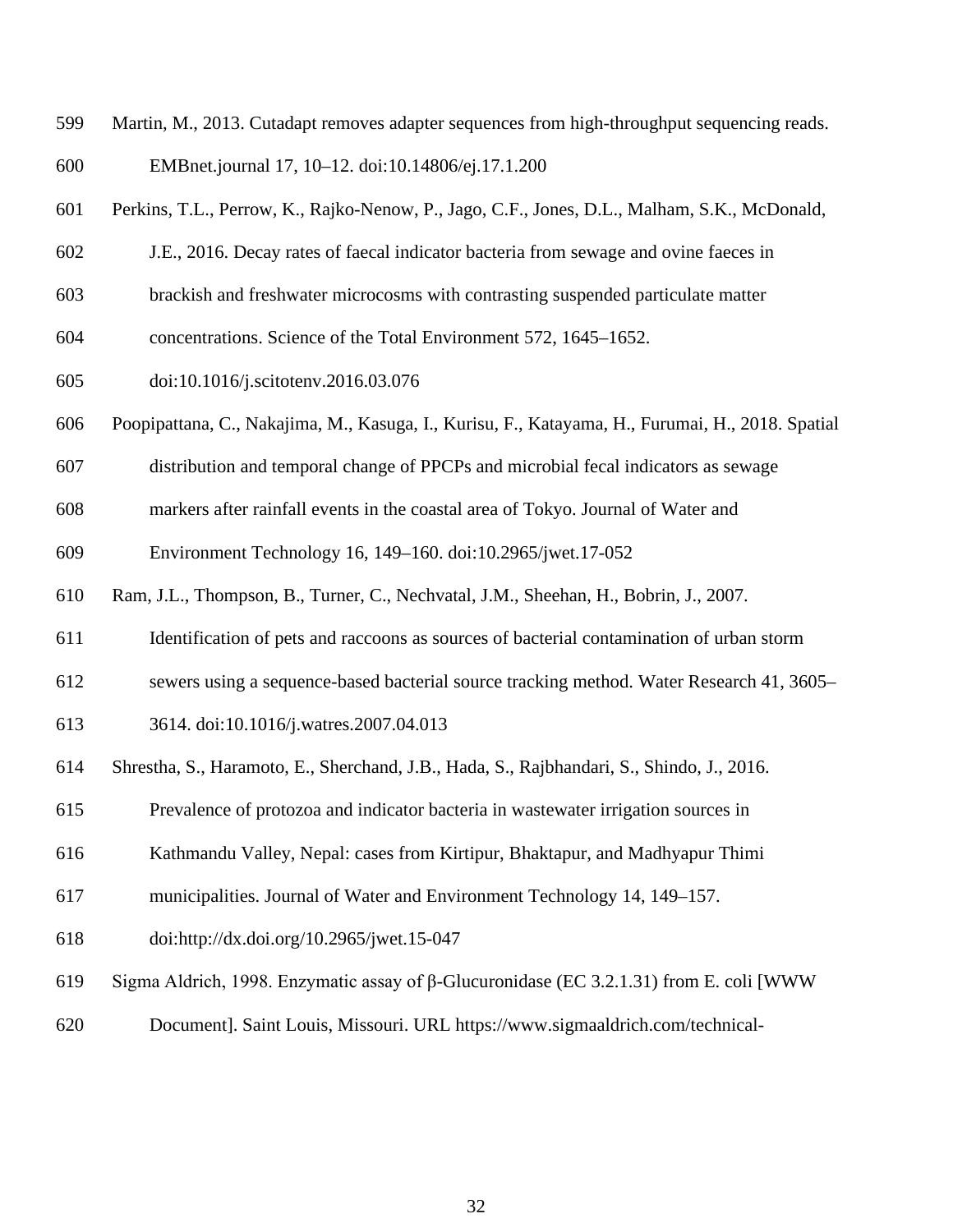- documents/protocols/biology/enzymatic-assay-of-b-glucuronidase-from-ecoli.html (accessed 4.11.19).
- Wéry, N., Lhoutellier, C., Ducray, F., Delgenès, J.P., Godon, J.J., 2008. Behaviour of pathogenic
- and indicator bacteria during urban wastewater treatment and sludge composting, as
- revealed by quantitative PCR. Water Research 42, 53–62. doi:10.1016/j.watres.2007.06.048
- Wildeboer, D., Amirat, L., Price, R.G., Abuknesha, R.A., 2010. Rapid detection of Escherichia
- coli in water using a hand-held fluorescence detector. Water Research 44, 2621–2628.
- doi:10.1016/j.watres.2010.01.020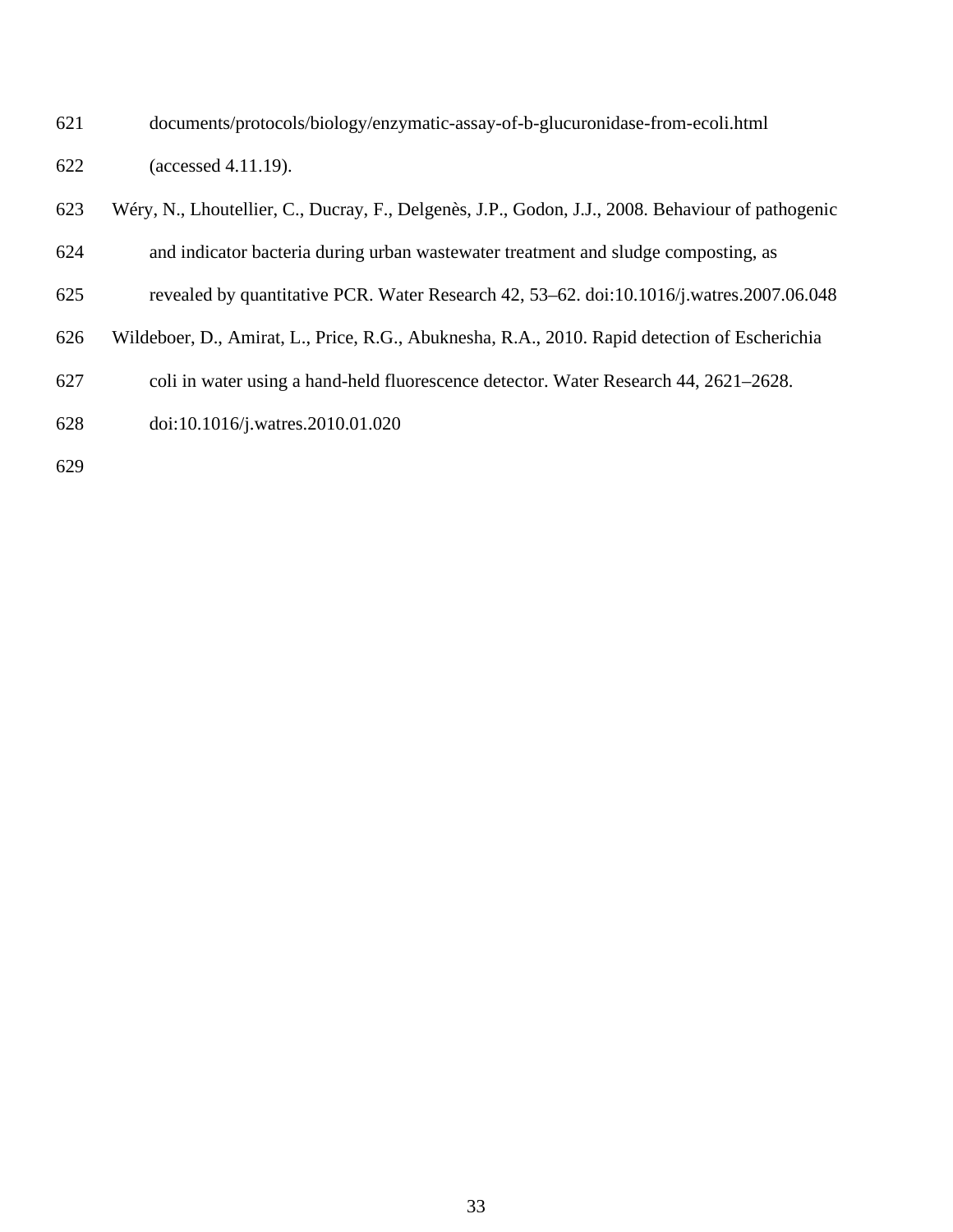





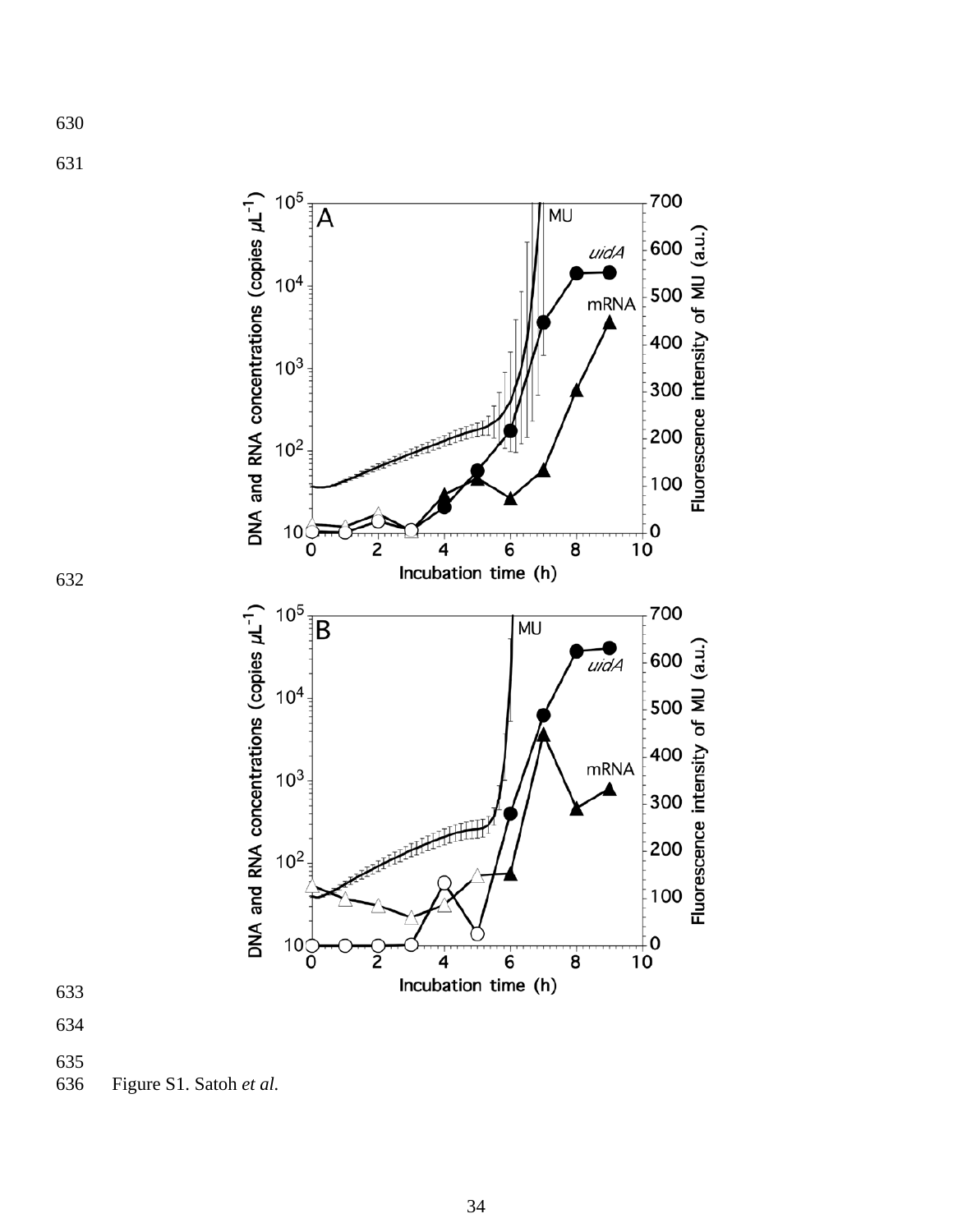- The time-course changes in the copy numbers of *uidA* gene and its mRNA and fluorescence
- intensity of MU from MUG in WWs taken from SC in WWTP-A in (A) October and (B)
- November 2017. The samples were incubated in the medium for incubation of *E. coli*. The
- unfilled plots indicate the values below the detection limit.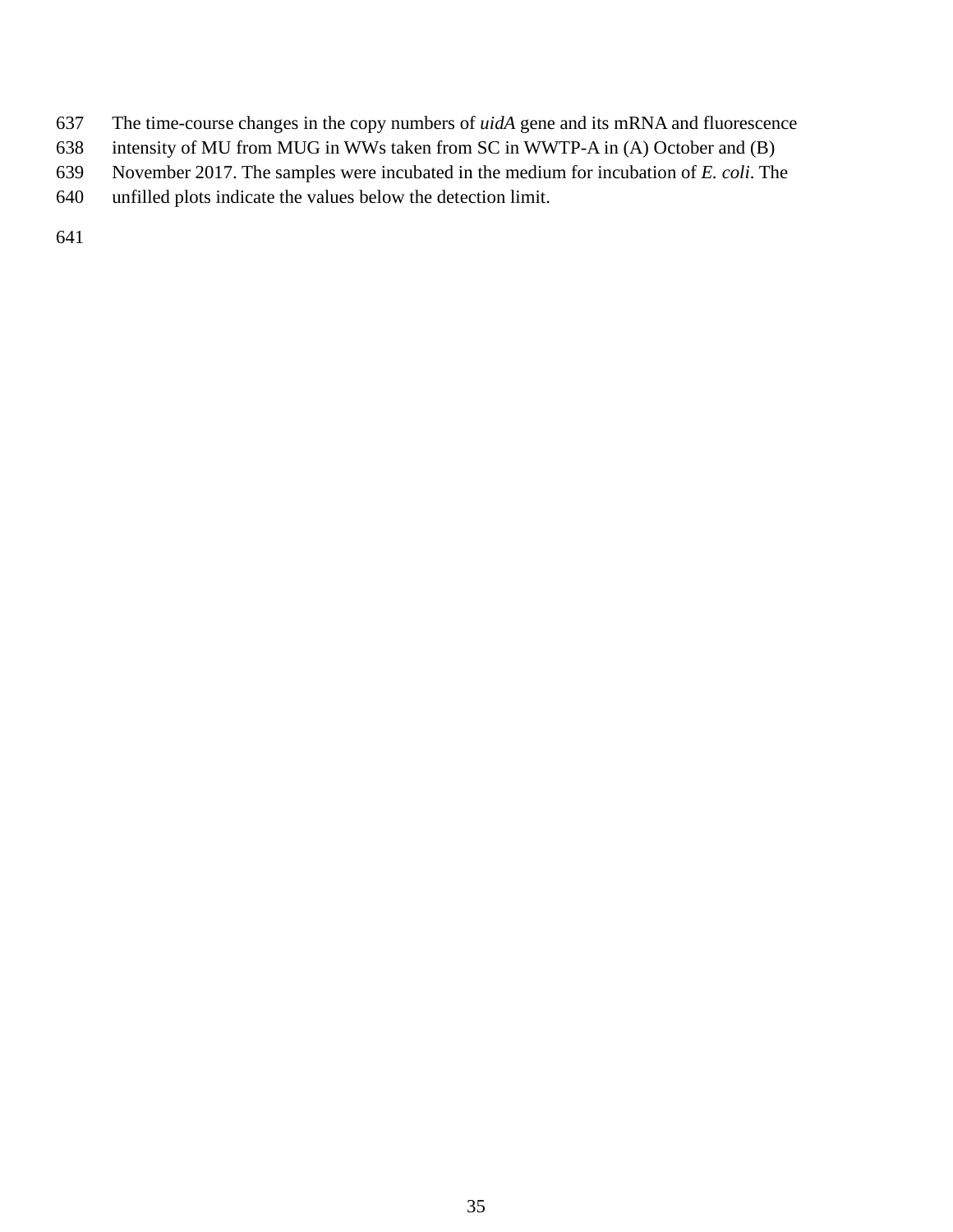

Figure S2. Satoh *et al.*

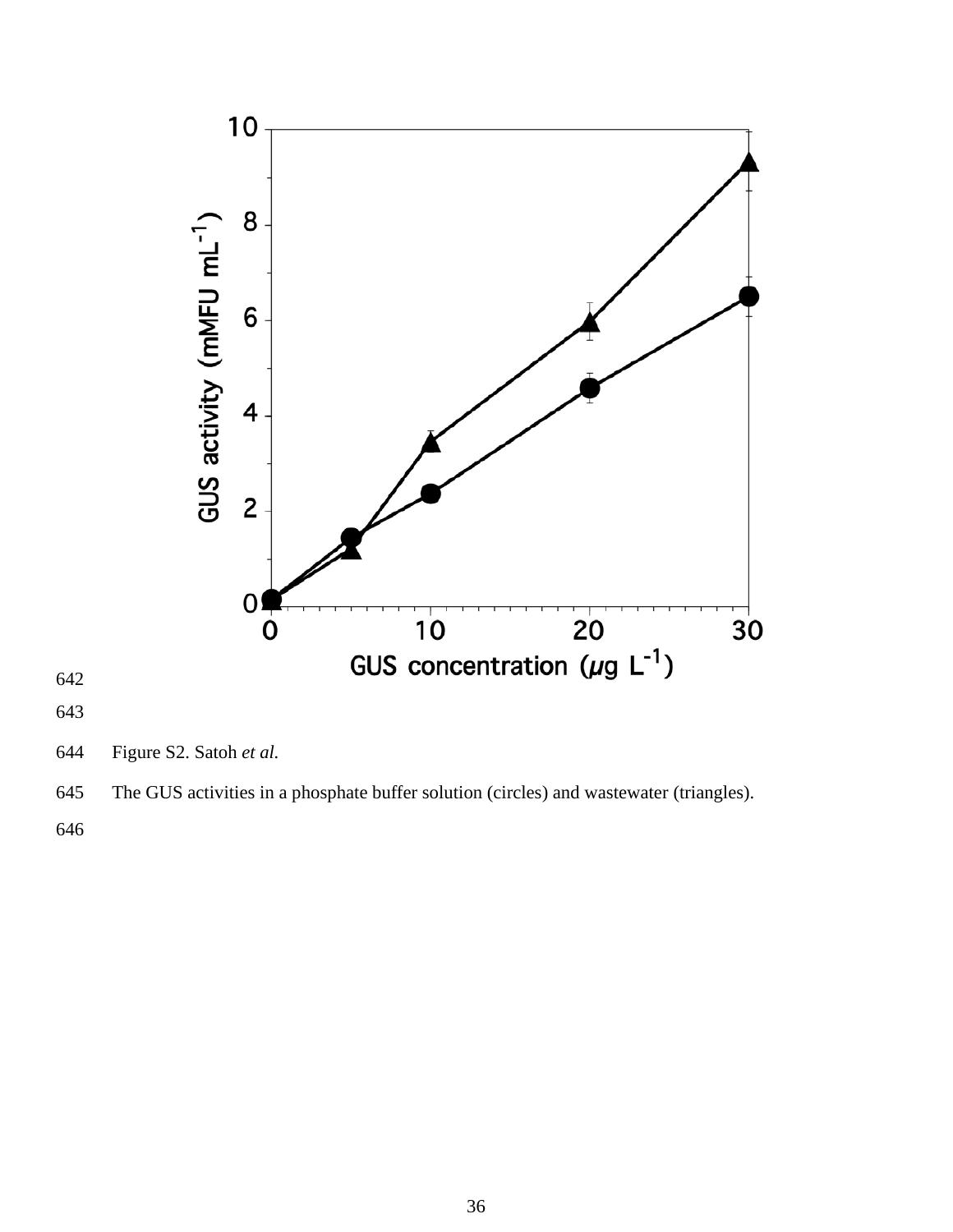



Figure S3. Satoh *et al.*

 (A) Seasonal variation in the *E. coli* concentrations (gray plots) and GUS activities (black plots) in the samples collected from SCs at WWTP-A (A) and WWTP-B (B) from May 2017 to February 2018. Error bars indicate standard deviations in *E. coli* concentrations (*n*=2) and GUS activities (*n*=10), respectively.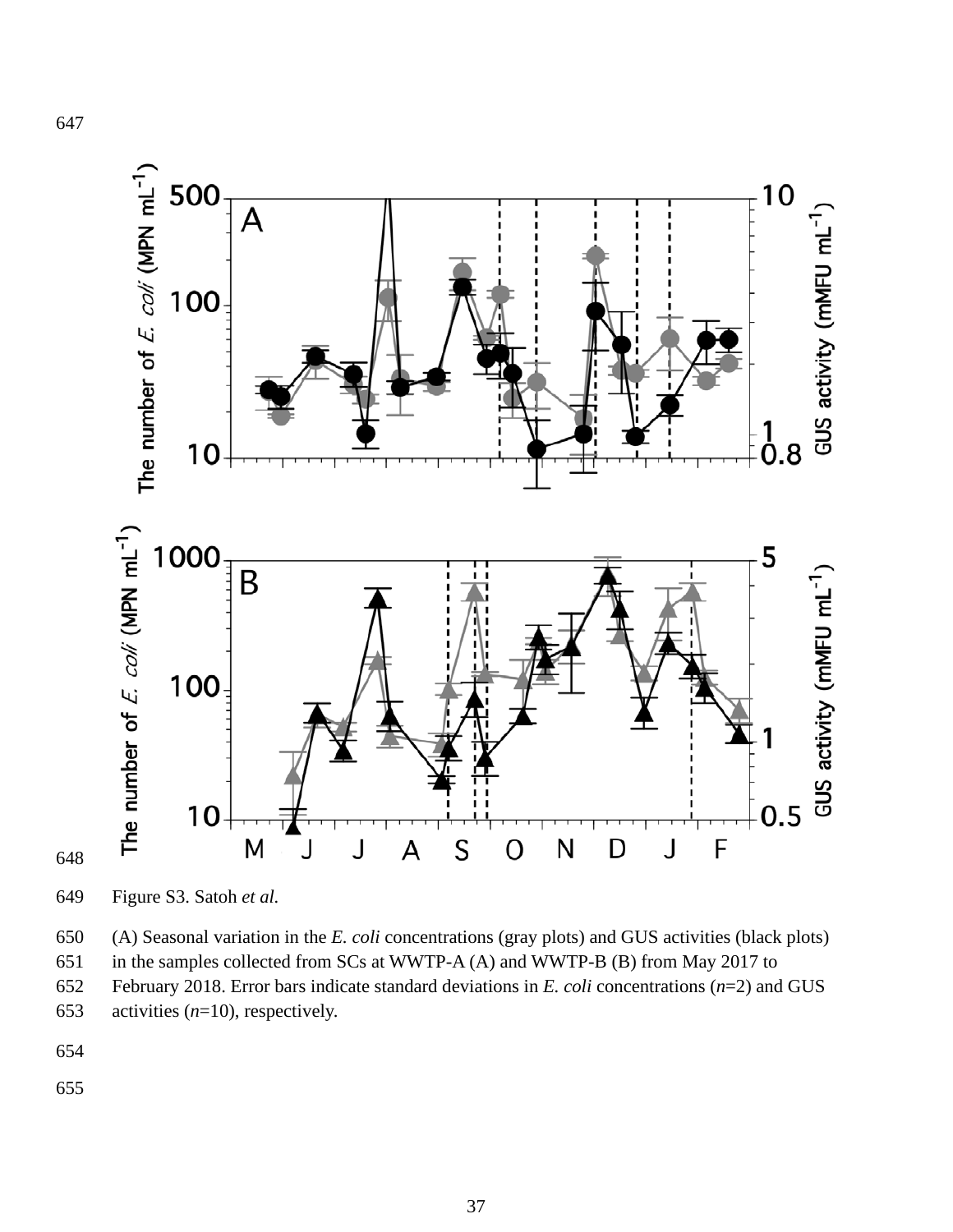



Figure S4. Satoh *et al.*

659 Principal coordinate analysis (PCoA) of the *E. coli* populations in the WWs collected from<br>660 WWTP-A (circles), -B (triangles) and -C (diamonds), respectively.

WWTP-A (circles), -B (triangles) and -C (diamonds), respectively.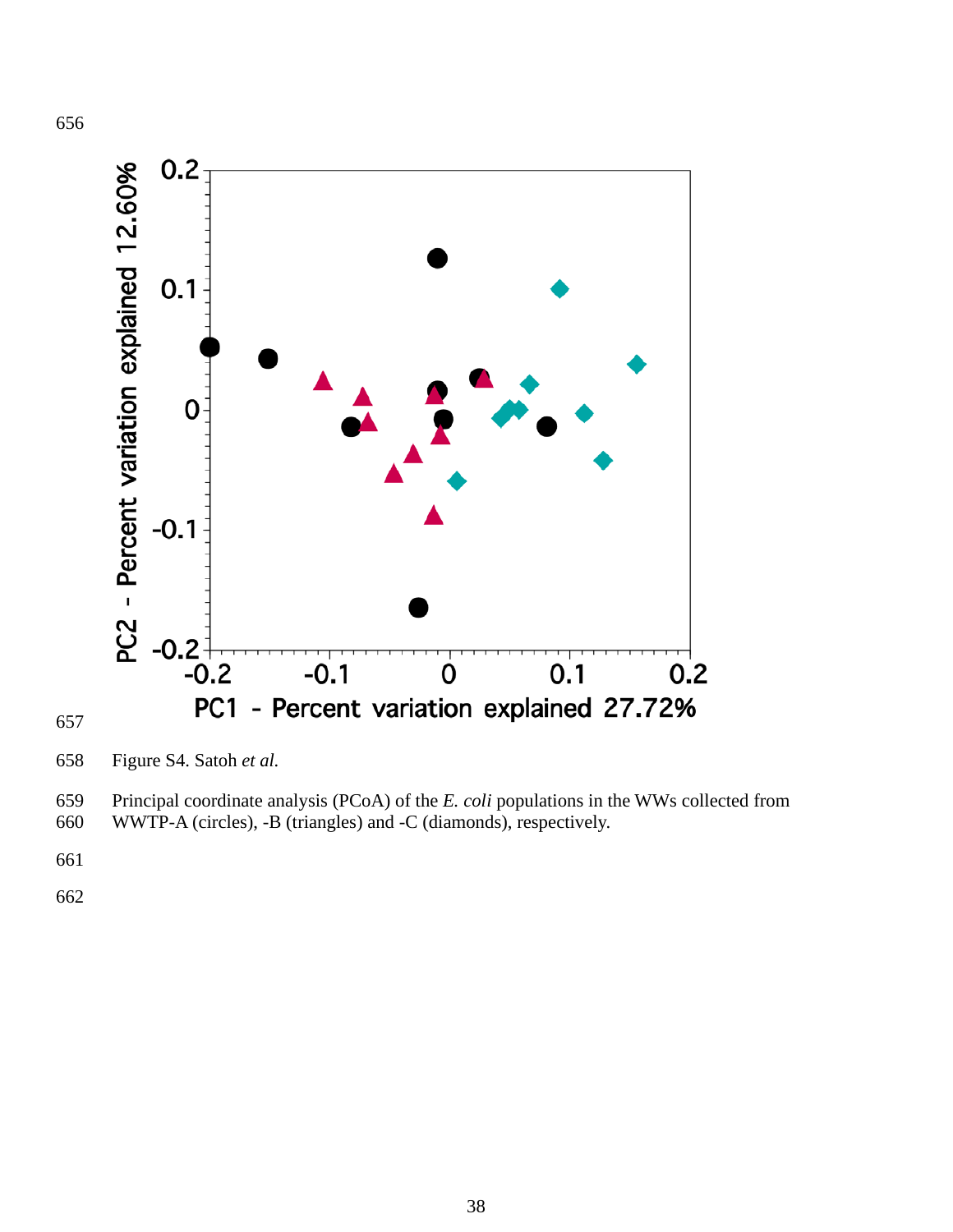| Parameters                                             |          |            | WWTP-A                       | WWTP-B                       | WWTP-C                       |
|--------------------------------------------------------|----------|------------|------------------------------|------------------------------|------------------------------|
| Service area (ha)                                      | Combined |            | 2,066                        | 2,905                        | 2,773                        |
|                                                        | Separate | Wastewater |                              | 830                          | 2,060                        |
|                                                        |          | Rainwater  |                              | 807                          | 2,022                        |
| Hydraulic load $(\times 10^3 \text{ m}^3/\text{day})$  |          |            | 144                          | 238                          | 186                          |
| Type of process                                        |          |            | Standard<br>activated sludge | Standard<br>activated sludge | Standard<br>activated sludge |
| Surface load on primary clarifier<br>$(m^3/m^2/day)$   |          |            | 47                           | 36                           | 26                           |
| Activated sludge process                               |          |            |                              |                              |                              |
| Hydraulic retention time<br>(with sludge return) (h)   |          |            | 5.9                          | 4.7                          | 4.4                          |
| BOD loading $(kg/m^3/day)$                             |          |            | 0.35                         | 0.33                         | 0.23                         |
| Surface load on secondary<br>clarifier $(m^3/m^2/day)$ |          |            | 18                           | 29                           | 25                           |
| Water quality                                          |          |            |                              |                              |                              |
| Suspended solids in the<br>influent $(mg/L)$           |          |            | $188 + 8$                    | $164 \pm 18$                 | $202 + 8$                    |
| Suspended solids in<br>secondary clarifier (mg/L)      |          |            | $4.2 \pm 0.8$                | $8.8 \pm 2.3$                | $7.6 \pm 2.5$                |
| Coliforms in secondary<br>clarifier (CFU/mL)           |          |            | $506 \pm 195$                | $298 \pm 151$                | 310±115                      |

Table S1 Wastewater characteristics (average  $\pm$  standard deviation) and operating conditions of the wastewater treatment plant (WWTP) A, B and C. All the samples  $(n = 5)$  were collected in 2018.

WWTP: wastewater treatment plant, BOD: biochemical oxygen demand.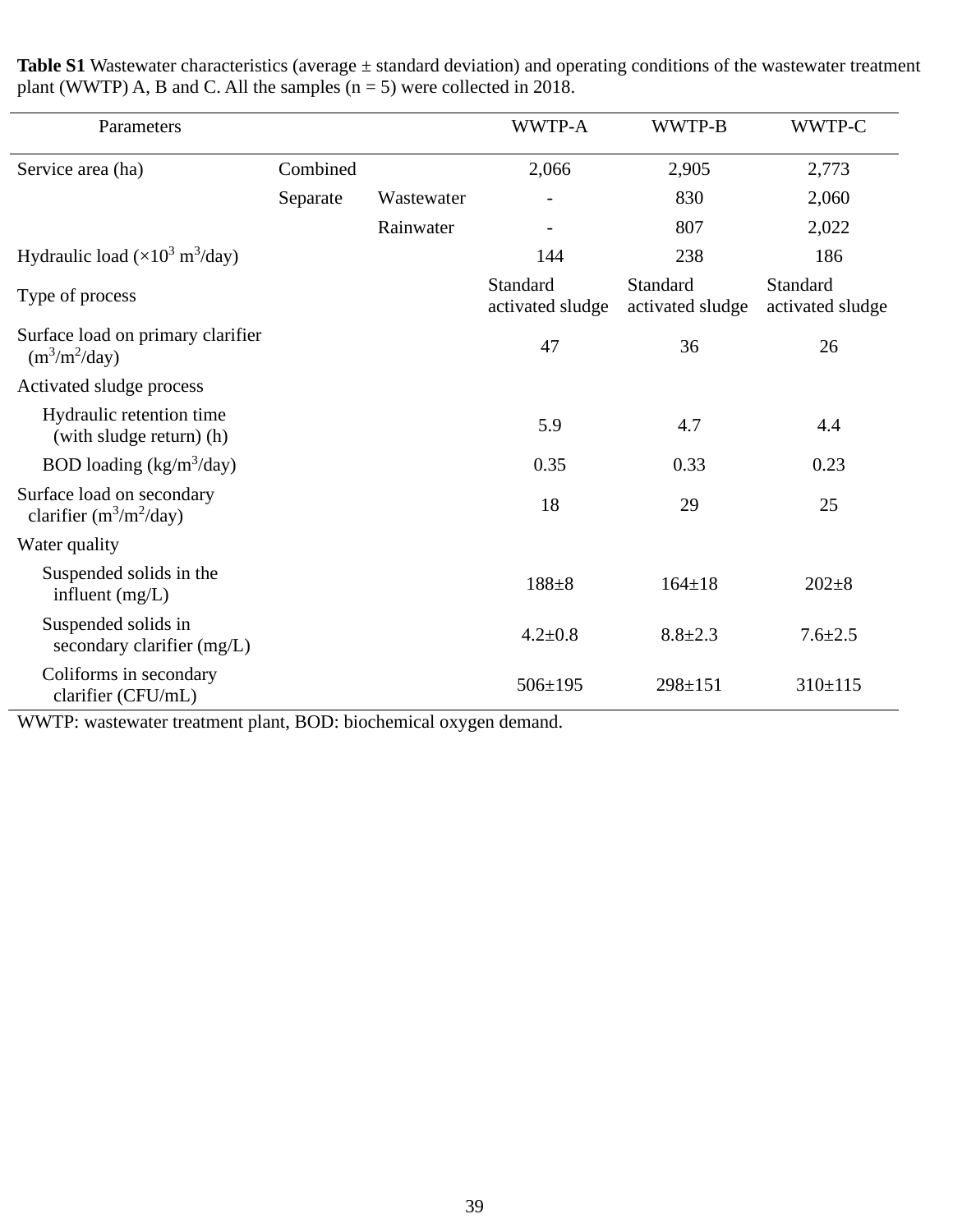| <b>WWTP</b> | Sampling<br>campaign | replicate | read   | <b>OTU</b> | Shannon | Simpson | Chao1 | Good's<br>coverage |
|-------------|----------------------|-----------|--------|------------|---------|---------|-------|--------------------|
| WWTP-A      | $15$ -May $n=1$      |           | 86155  | 2419       | 7.0     | 0.914   | 9545  | 81.3%              |
|             |                      | $n=2$     | 17542  | 4224       | 9.0     | 0.968   | 26471 | 63.6%              |
|             |                      | $n=3$     | 82953  | 2763       | 7.4     | 0.942   | 10606 | 78.4%              |
|             | $22-May$             | $n=1$     | 71944  | 2361       | 6.8     | 0.903   | 8997  | 81.9%              |
|             |                      | $n=2$     | 88515  | 2651       | 7.3     | 0.937   | 11248 | 79.3%              |
|             |                      | $n=3$     | 76913  | 2383       | 7.0     | 0.926   | 9831  | 81.6%              |
|             | $29$ -May            | $n=1$     | 112517 | 2712       | 7.4     | 0.939   | 10848 | 78.7%              |
|             |                      | $n=2$     | 118570 | 2861       | 7.7     | 0.949   | 11289 | 77.8%              |
|             |                      | $n=3$     | 108944 | 2701       | 7.4     | 0.942   | 9845  | 79.3%              |
| WWTP-B      | $17-May$             | $n=1$     | 73141  | 2437       | 7.0     | 0.934   | 9308  | 81.3%              |
|             |                      | $n=2$     | 105853 | 2565       | 7.2     | 0.938   | 9376  | 80.4%              |
|             |                      | $n=3$     | 86584  | 2694       | 7.3     | 0.937   | 11761 | 78.8%              |
|             | $24$ -May            | $n=1$     | 30002  | 2718       | 7.4     | 0.940   | 10960 | 78.6%              |
|             |                      | $n=2$     | 37748  | 2487       | 7.1     | 0.939   | 8268  | 81.2%              |
|             |                      | $n=3$     | 42615  | 2532       | 7.1     | 0.932   | 9259  | 80.5%              |
|             | $31$ -May            | $n=1$     | 34063  | 2628       | 7.3     | 0.937   | 10604 | 79.4%              |
|             |                      | $n=2$     | 88768  | 2684       | 7.4     | 0.939   | 12001 | 78.8%              |
|             |                      | $n=3$     | 48385  | 2679       | 7.3     | 0.937   | 10656 | 79.1%              |
| WWTP-C      | $14$ -May $n=1$      |           | 84227  | 2808       | 7.5     | 0.950   | 11333 | 77.8%              |
|             |                      | $n=2$     | 87745  | 2494       | 7.1     | 0.942   | 9368  | 80.8%              |
|             |                      | $n=3$     | 76785  | 2480       | 7.1     | 0.940   | 9032  | 81.1%              |
|             | $21$ -May $n=1$      |           | 122366 | 2060       | 6.6     | 0.929   | 7285  | 84.6%              |
|             |                      | $n=2$     | 95264  | 2293       | 6.9     | 0.934   | 7864  | 82.6%              |
|             |                      | $n=3$     | 110960 | 2449       | 7.0     | 0.932   | 9032  | 81.4%              |
|             | $28$ -May            | $n=1$     | 147641 | 2404       | 7.1     | 0.938   | 9261  | 81.6%              |
|             |                      | $n=2$     | 100776 | 2359       | 6.9     | 0.934   | 9274  | 81.7%              |
|             |                      | $n=3$     | 98580  | 2448       | 7.0     | 0.940   | 9492  | 81.0%              |

**Table S2.** Community richness, diversity, and evenness indices. All the samples were collected in 2018.

WWTP: wastewater treatment plant, OTU: operational taxonomic unit.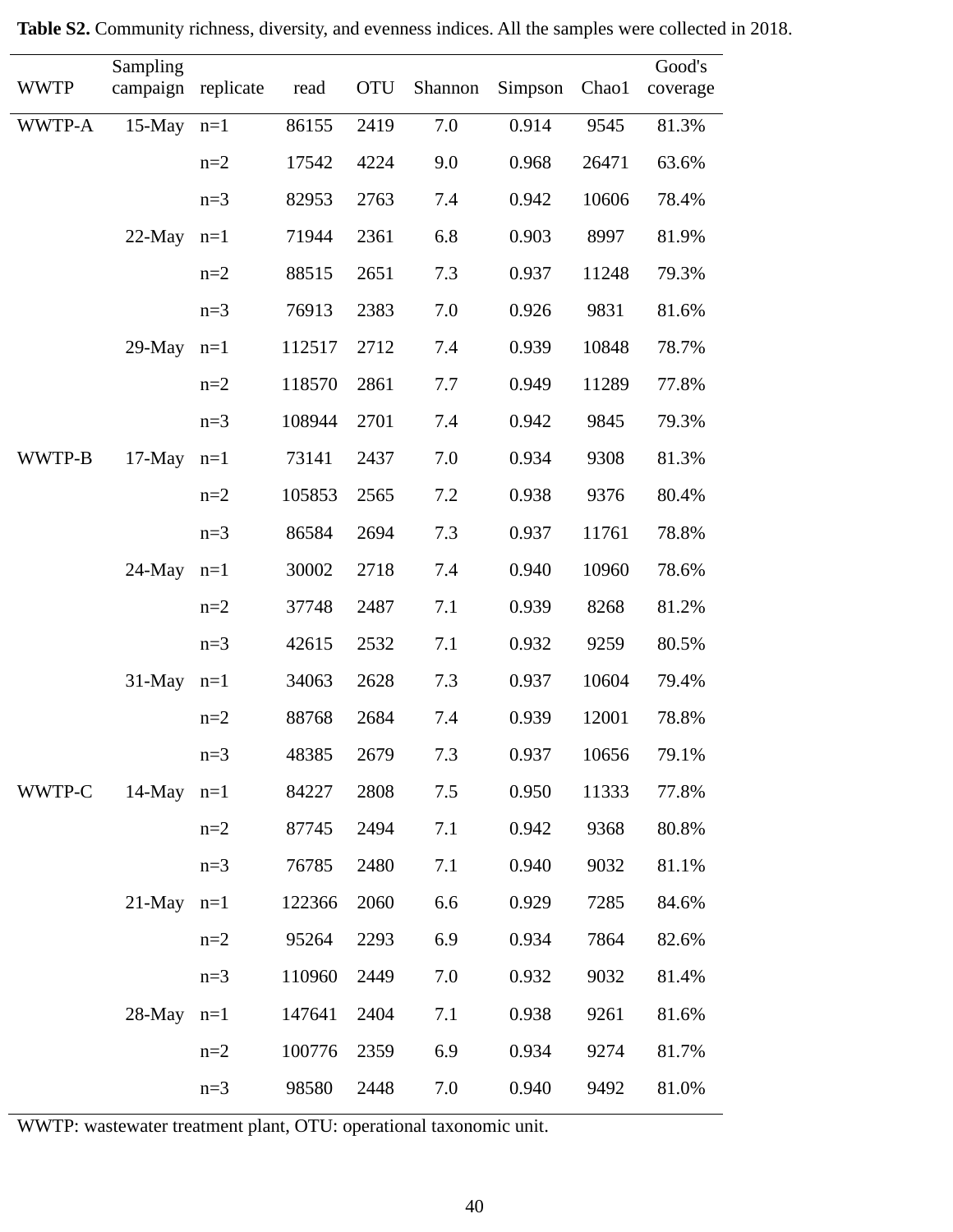**Table S3** Community dissimilarity among the wastewater treatment plant (WWTP) A, B and C as examined by an analysis of similarity statistics (ANOSIM). The values of *R* and *p* indicate community dissimilarity and statistical significance, respectively.

| Pairwise comparison | R value | <i>p</i> -value |
|---------------------|---------|-----------------|
| $WWTP-A-WWTP-B$     | 0.1207  | 0.026           |
| $WWTP-A-WWTP-C$     | 0.3433  | 0.001           |
| $WWTP-B-WWTP-C$     | 0.4904  | 0.001           |